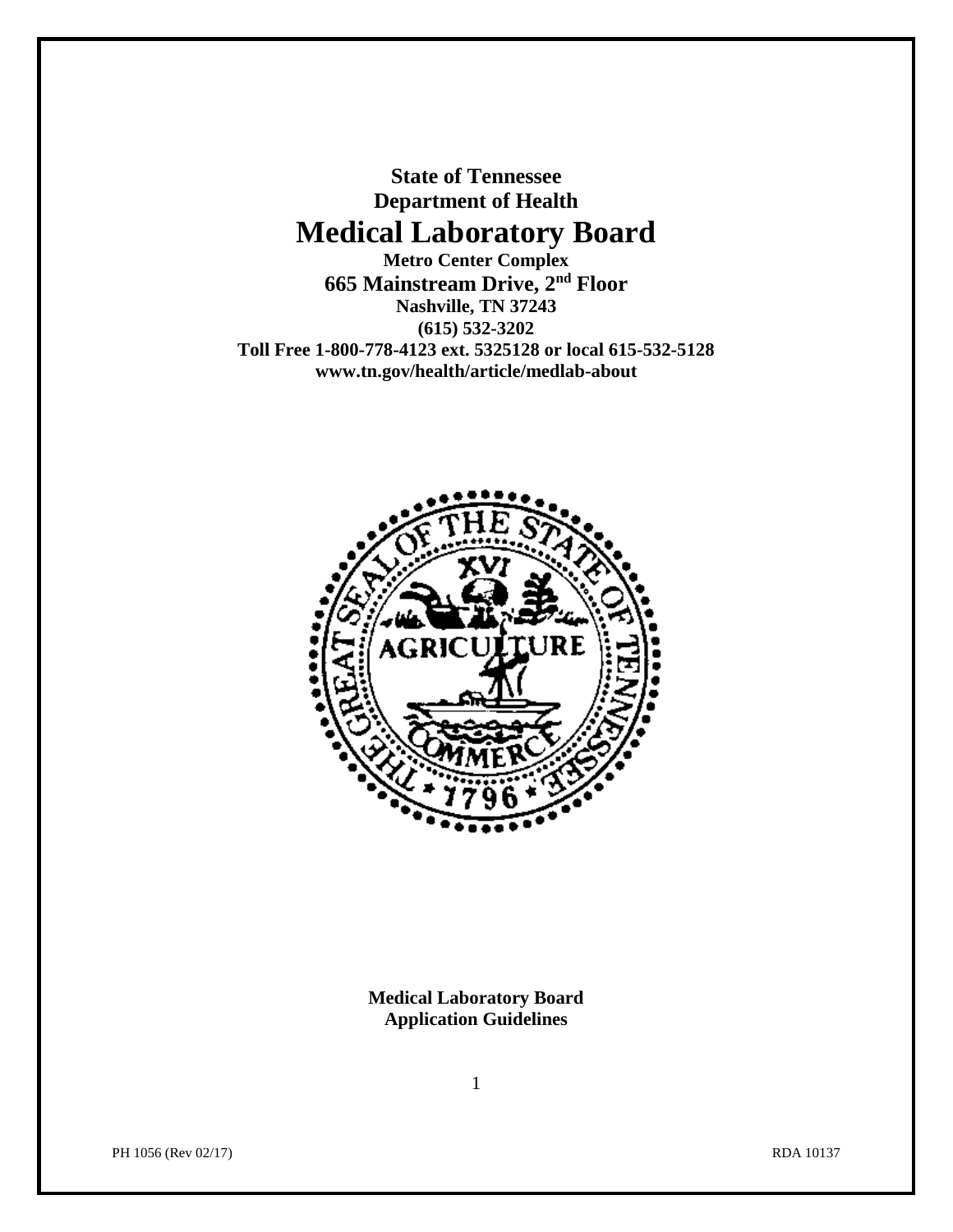### **TABLE OF CONTENTS**

| Fees<br><b>Application Acknowledgement</b><br>Converting Quarter Hours to Semester Hours | 3<br>$\ensuremath{\mathfrak{Z}}$ |
|------------------------------------------------------------------------------------------|----------------------------------|
|                                                                                          |                                  |
|                                                                                          |                                  |
|                                                                                          | $\mathfrak{Z}$                   |
| <b>Converting CEUs to Clock Hours</b>                                                    | 3                                |
| <b>Converting Semester Hours to Clock Hours</b>                                          | 3                                |
| Η.<br><b>Trainee Permits</b>                                                             |                                  |
| Registration of the Laboratory Trainee                                                   | 3                                |
| Ш.<br><b>Licensure Information</b>                                                       |                                  |
| Processing Time                                                                          | 4                                |
| <b>Temporary License</b>                                                                 | 4                                |
| Renewals                                                                                 | $\overline{\mathcal{A}}$         |
| Retirement/Reactivation of License                                                       | $\overline{\mathcal{L}}$         |
| Change of Name or Address                                                                | 5                                |
| Verification of License                                                                  | 5                                |
| <b>Criminal Background Checks</b>                                                        | 5                                |
| <b>Practitioner Profile Questionnaire</b>                                                | 5                                |
| IV.<br><b>Requirements</b>                                                               |                                  |
| <b>General Requirements</b>                                                              | 5                                |
| <b>Military Trained Applicants</b>                                                       | 6                                |
| <b>Special Analyst Applicants</b>                                                        | 6                                |
| <b>Internationally Trained Applicants</b>                                                | $6 - 7$                          |
| V.<br><b>Checklists</b>                                                                  |                                  |
| Laboratory Director, Director Level Credentialing Agencies                               | $7-10$                           |
| Accepted by the Tennessee Medical Laboratory Board                                       | $8 - 10$                         |
| <b>Laboratory Supervisor</b>                                                             | 10                               |
| Documentation Information                                                                | 11                               |
| Management C.E. Subject Areas for Supervisor Licensure                                   | 12                               |
| <b>Cytology General Supervisor</b>                                                       | 12                               |
| Medical Laboratory Technologist Generalist and Categorical                               | $13 - 14$                        |
| <b>Special Analyst</b>                                                                   | $15 - 16$                        |
| <b>National Certification Agencies</b>                                                   | 16                               |
| Medical Laboratory Technician                                                            | 17                               |
| Cytotechnologist                                                                         | 18                               |
| <b>Application/Clearance Form/Attachments</b>                                            |                                  |
| <b>Medical Laboratory Licensure Application</b>                                          | 19-25                            |
| Attachment 1 - Clearance Form from Other State Licensure Boards                          | 26                               |
| Attachment 2 – Training Program Accreditation                                            | 27                               |
| Attachment 3 – Transcript Request                                                        | 28                               |
| <b>National Certification Verification</b>                                               | 29                               |
|                                                                                          |                                  |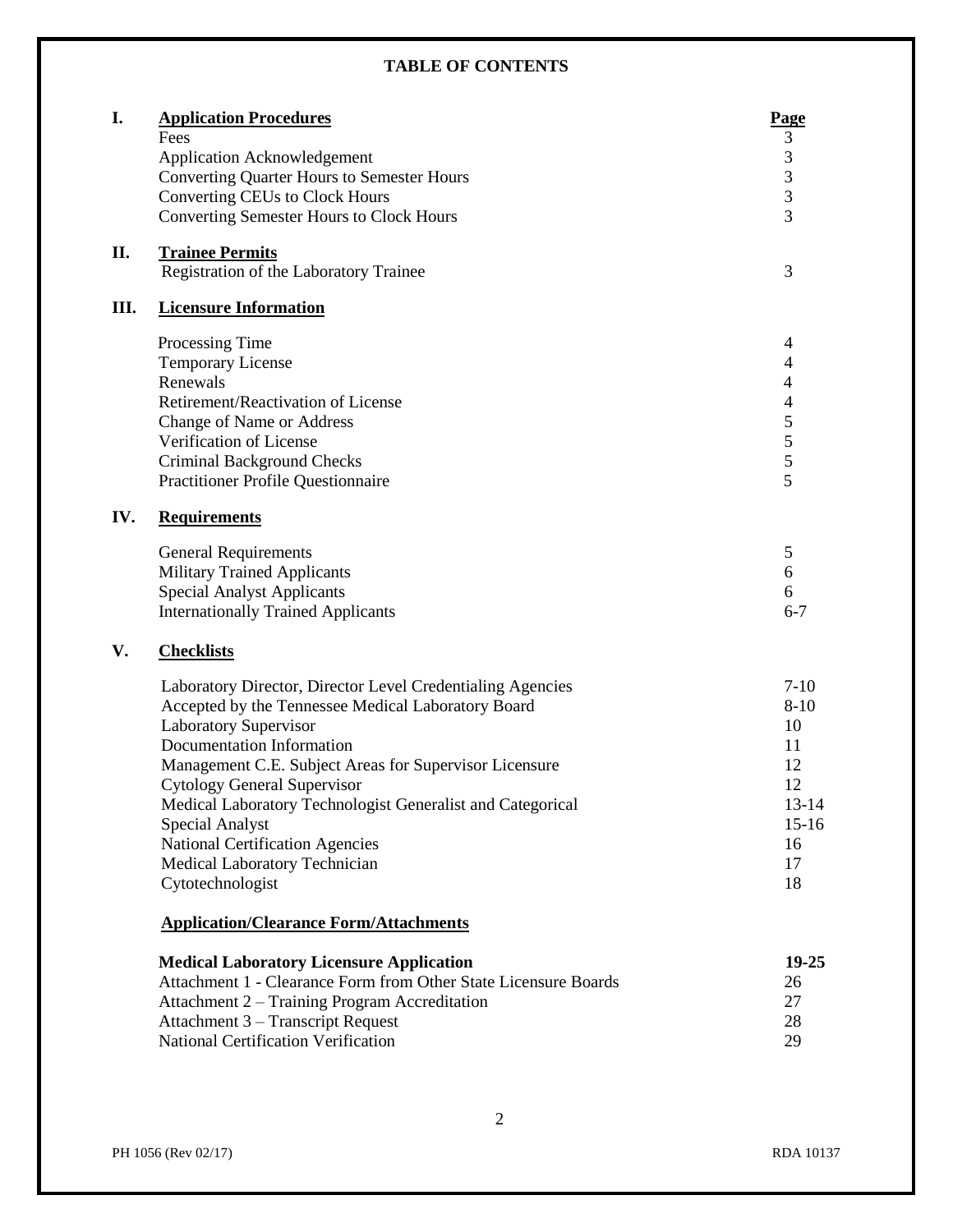#### **I. APPLICATION PROCEDURES**

#### **Fees (1200-6-1-.06)**

The following fees are required for licensure:

\$ 50 (application fee) - nonrefundable \$ 10 (regulatory fee) - nonrefundable  $$60$  TOTAL

**Checks or money orders need to be made out to the State of Tennessee.**

#### **Converting Quarter Hours to Semester Hours:**

Total Quarter Hours  $x 2 = Total$  Semester Hours 3

#### **Converting CEUs to Clock Hours:**

Total CEUs  $x 10 =$ Total Clock Hours

#### **Converting Semester Hours to Clock Hours**:

Total Semester Hours  $x 15$  = Total Clock Hours

#### **II. TRAINEE PERMITS (1200-06-01-.14)**

#### **Registration of the Laboratory Trainee**

A qualified laboratory trainee shall register at no cost. Registration is valid for a period of two (2) years or less. Each trainee must submit a trainee application before beginning his/her practical training in a medical laboratory. **The trainee work permit is only valid in the facility (ies) approved for practice training.** The facility(ies) must be approved prior to internship. A trainee may work in a department after completion of the classroom requirements and clinical rotation period in that department provided he/she is under direct supervision of licensed medical laboratory personnel at the technologist level or higher. Documentation that the trainee has demonstrated acceptable competence levels in all procedures routinely performed in that clinical area must become part of that trainee's file.

The trainee permit shall be on file in the training program location and on-site during each clinical training program rotation.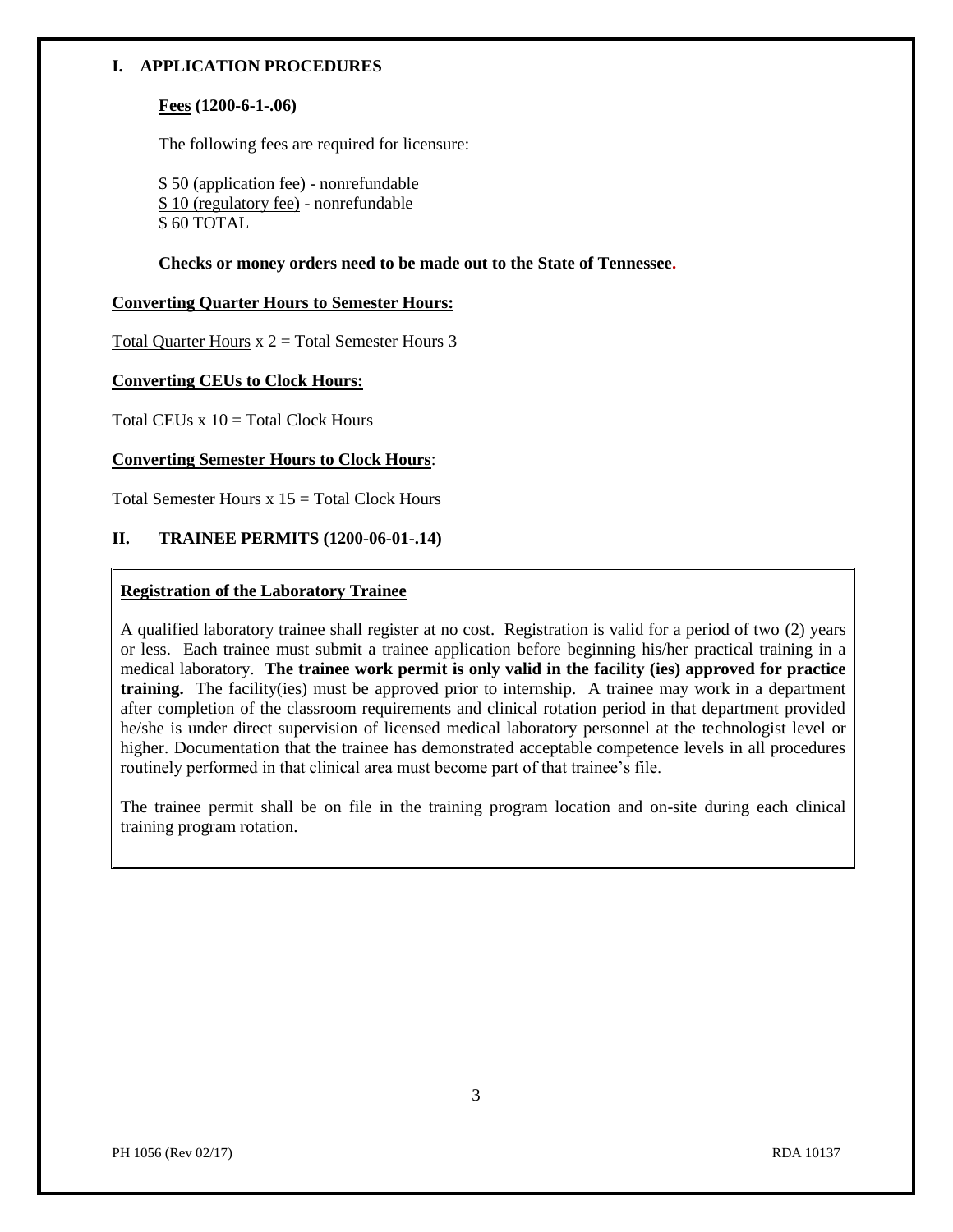#### **III. LICENSURE INFORMATION**

**Processing Time:** Each application is unique, however be prepared for a minimum of 8-10 weeks processing time. Some applications will require more or less time depending on complexity and circumstances.

#### **Temporary License (1200-06-01-.13)**

A temporary license may be issued by the Board for an applicant who has successfully completed the academic work, clinical training, and all Board designated requirements for the license sought, and is scheduled to take the next available Board approved national or international examination.

If the applicant fails the examination or does not sit for the scheduled examination, the temporary license shall immediately become null and void.

#### **Renewals (1200-06-01-.09)**

Licenses are renewed every other year based on the licensee's birthday. A penalty fee is due if your renewal is postmarked past the renewal deadline. The licensee is responsible for notifying the administrative office in writing when there is an address or name change. Licenses can be renewed online: <https://apps.tn.gov/hlrs/>

#### **Continuing Education/Renewals - All Licensees (1200-06-01-.12)**

All individuals holding a Tennessee license as a medical laboratory professional, are required to fulfill 24 hours of board-approved continuing education during the two (2) calendar years previous to the renewal of their license. For example:

#### **2018 Renewal Date: Submits CE's obtained January 01, 2016-December 31, 2017 2019 Renewal Date: Submits CE's obtained January 01, 2017-December 31, 2018**

 Courses accepted sponsored by the Medical Laboratory Board may be found on the following web site: [http://tn.gov/health/article/medlab-coedu.](http://tn.gov/health/article/medlab-coedu)

 Documents submitted must contain licensee's name, subject materials, date, contact hours and appropriate signature of agency or medical laboratory director.

#### **Retirement of Current License (1200-06-01-.11)**

A licensee who holds a current license and does not intend to practice as a medical laboratory professional in Tennessee may retire his/her license. The licensee must complete the Affidavit of Retirement from Practice in Tennessee document and have it notarized. The licensee will be notified in writing about the change of status of his/her license to the retired status. Renewal fees will not be required until the license is reactivated. This reactivation form may be obtained from the Board's administrative office. After two years, the applicant will not be required to submit continuing education, upon reactivation of a retired license.

 **Note:** Retirement from your job does not retire your professional license; you must submit an Affidavit of Retirement to this office. Failure to do so means you are still subject to continuing education requirements until your license is retired

#### **Reactivation of Expired License(1200-06-01-.11)**

 The completion of the Reactivation Form will allow the licensee to return to work. This form may be obtained from the administrative office for the Medical Laboratory Board. Upon reactivation of an expired license, the applicant will be required to submit continuing education documentation. Please refer to the above continuing education information.

4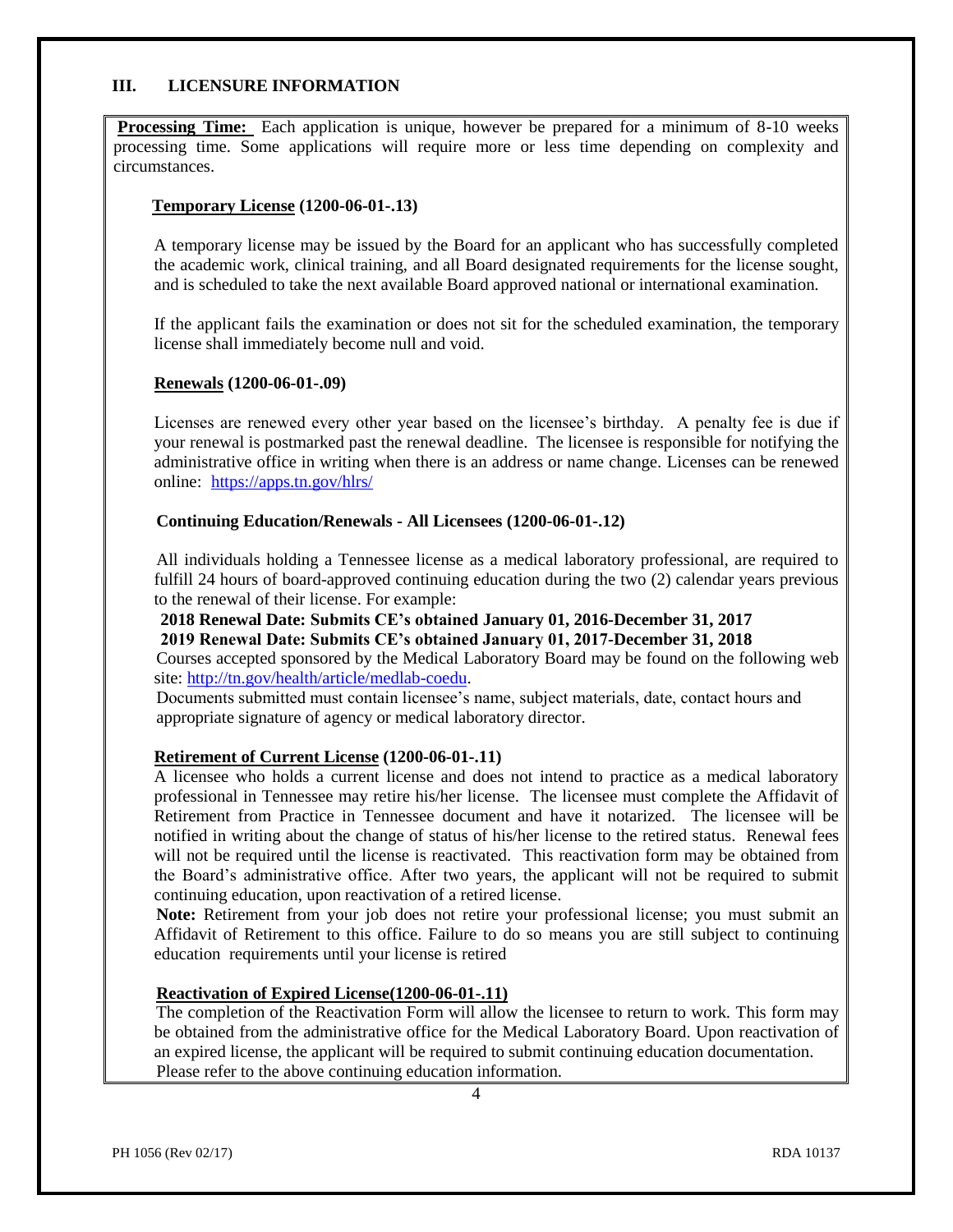#### **Change of Name or Address (1200-06-01-.17)**

A change in name or address requires **prompt** notification to the Administrative office. You may fax this information to the administrative office: 615-253-8724 or call 615-532-5128.

#### **Verification of License Status**

The status of an individual's license is a matter of public record. Anyone inquiring about an individual's license will be given following information: the licensure category, date of certification and if licensee is in good standing. This information may be obtained through the Tennessee Department of Health automated phone system, (615) 532-3202 (local) or 1-888-310-4650 (toll free), following each prompt. Licensure information is also available from the Tennessee Department of Health website, <https://apps.health.tn.gov/Licensure/default.aspx>

#### **Criminal Background Check: Tennessee Code Annotated 63-1-116**

Effective June 01, 2006 applicants for initial licensure in Tennessee (not applicable to the renewal, reinstatement or upgrade) **must** obtain a criminal background check. For instructions to obtain a criminal background check, go to [http://tn.gov/health/article/CBC](http://tn.gov/health/article/CBC-instructions)[instructions.](http://tn.gov/health/article/CBC-instructions)

#### **Practitioner Profile Questionnaire**

All applicants must complete a Practitioner Profile Questionnaire which can be found on line: [http://tn.gov/assets/entities/health/attachments/PH-3585.pdf.](http://tn.gov/assets/entities/health/attachments/PH-3585.pdf) You are required by law to update this profile within 30 days of any change if you have an active license. Failure to update the profile may subject the practitioner to disciplinary actions.

#### **IV. GENERAL REQUIREMENTS: ALL APPLICANTS**

#### **General Requirements: ALL APPLICANTS**

- Completed application
- Complete fees
- Photograph (signed, passport size)
- Official transcript which indicates that a degree was conferred. (sent directly from the University to this administrative office)
- Graduation from a formal laboratory training program (NAACLS, CAHEA, CAAHEP) See Attachment 2
- Proof of national certification (sent directly from the agency/designee to
- this administrative office)
- \_\_\_\_ Completed Criminal Background Check
- **Completed Practitioner Profile Questionnaire**
- **\_\_\_\_** Completed Declaration of Citizenship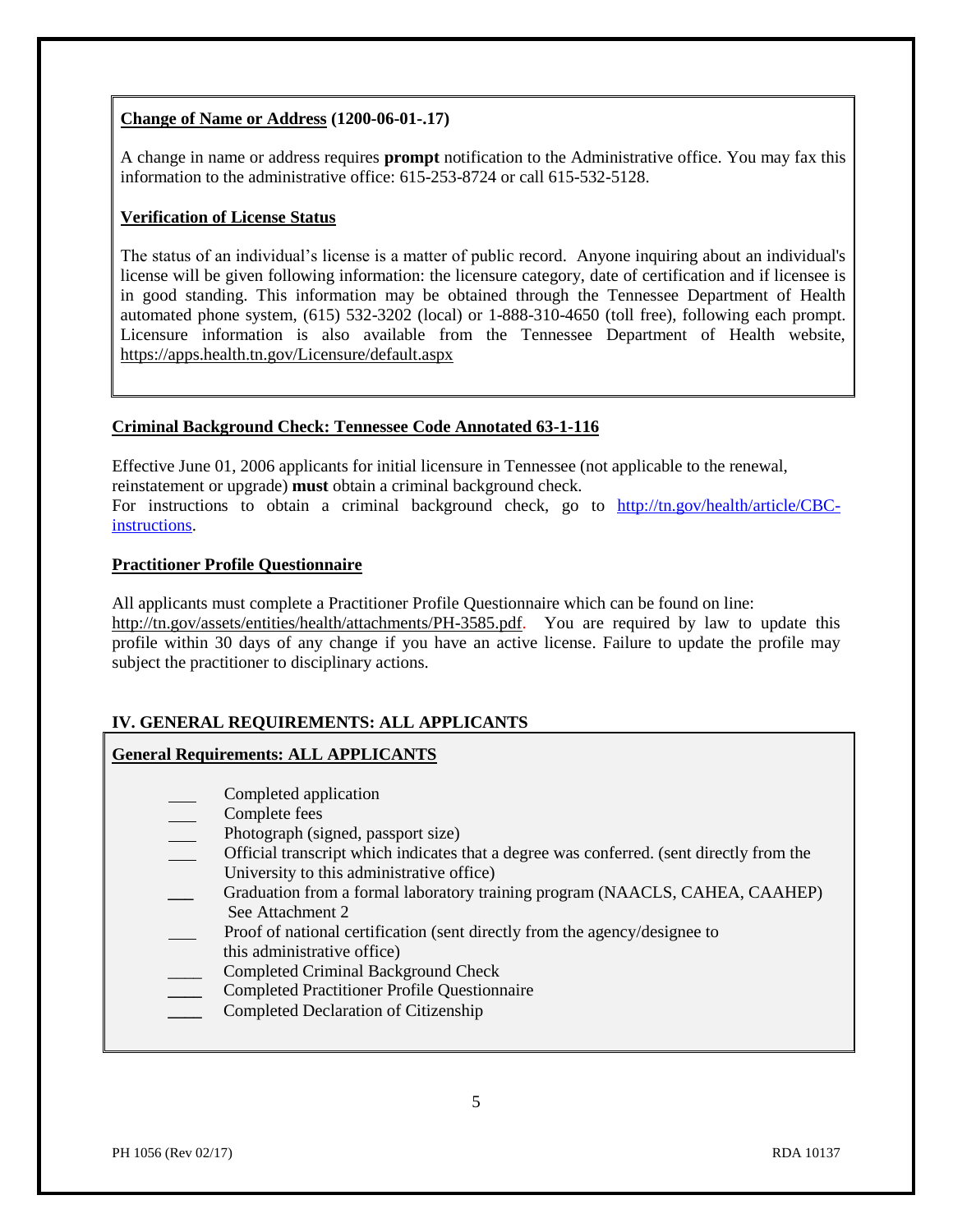#### **Military Trained Applicants (1200-06-01-.22)**

#### **Medical Laboratory Technician (Rule 1200-06-01-.22(1)(c)(2)(ii)**

Applicant must have an associate degree in a laboratory science and successful completion of an official military medical laboratory procedures course of at least fifty (50) weeks duration in residence and have held the military enlisted occupational specialty of Medical Laboratory Specialist (Medical Laboratory Technician). This information will be referenced on form DD214, a copy of which must be included with the application. National certification by examination is required.

#### **Medical Laboratory Technologist (Rule 1200-06-01-.22(1)(a)(2)(iii)**

Applicant must have a baccalaureate degree, completion of the fifty (50) week military laboratory training program, three (3) years of full time clinical laboratory work experience as defined in (1)(j) of this rule; the individual must have completed science coursework equivalent to that required in a laboratory science education program as defined by  $(1)(g)$  of this rule. The military training program will be referenced on form DD214, a copy of which must be included with the application. National certification by examination is required.

**Special Analyst Applicants (1200-06-01-.22(1)(e))**

An applicant may be issued a special analyst license to perform limited medical laboratory tests or group of tests, in the following specialties: andrology, embryology, cytology, molecular diagnostics, cytogenetics, toxicology, flow cytometry, virology, or histocompatibility-immunogenetics, on human specimens, but who is not trained to perform the broader range of tests required by medical laboratory personnel. All applicants must submit documentation of training relating to the categorical specialty.

#### **Internationally Trained Applicants (1200-06-01.05(2))**

An evaluation of a foreign transcript is required to determine the applicant's eligibility in addition to the general requirements. The evaluation must be obtained from one of the following agencies.

Center For Applied Research, Educational Evaluators Evaluation & Education, Inc. The International, Inc. P.O. Box 18358 11 S. Angell Street #348 Anaheim, CA 92817 Providence, RI 02906 Phone: 714 -237-9272 Phone: 401-521-5340 714- 237-9276 Fax: 401-437-6474 Fax: 714-237-9279 WEB: www.educei.com Email: eval career@yahoo.com

International Consultants of Delaware, Inc. Josef Silny and Associates, Inc. 625 Barksdale Professional Center Suite 109 International Education Con. Newark, DE 19711 P.O. Box 248233 Phone: 302-737-8715 Coral Gables, FL 33124 Fax: 302-737-8756 Phone: 305- 273-1616 Email: icd@icdel.com Fax: 305- 273-1338

Education Credential Evaluators, Inc. World Education Services, Inc. P.O. Box 514070 P.O. Box 745 Old Chelsea Station Milwaukee, WI 53203-3470 New York, NY 10113-0745 Phone: 414-289-3400 Phone: 212-966-6311 Fax: 414-289-3411 Fax: 212-739-6100 Email: eval@ece.org Email: info@wes.org Email: info@wes.org WEB: www.ECE.org 6

Email: info@silny.com

PH 1056 (Rev 02/17) RDA 10137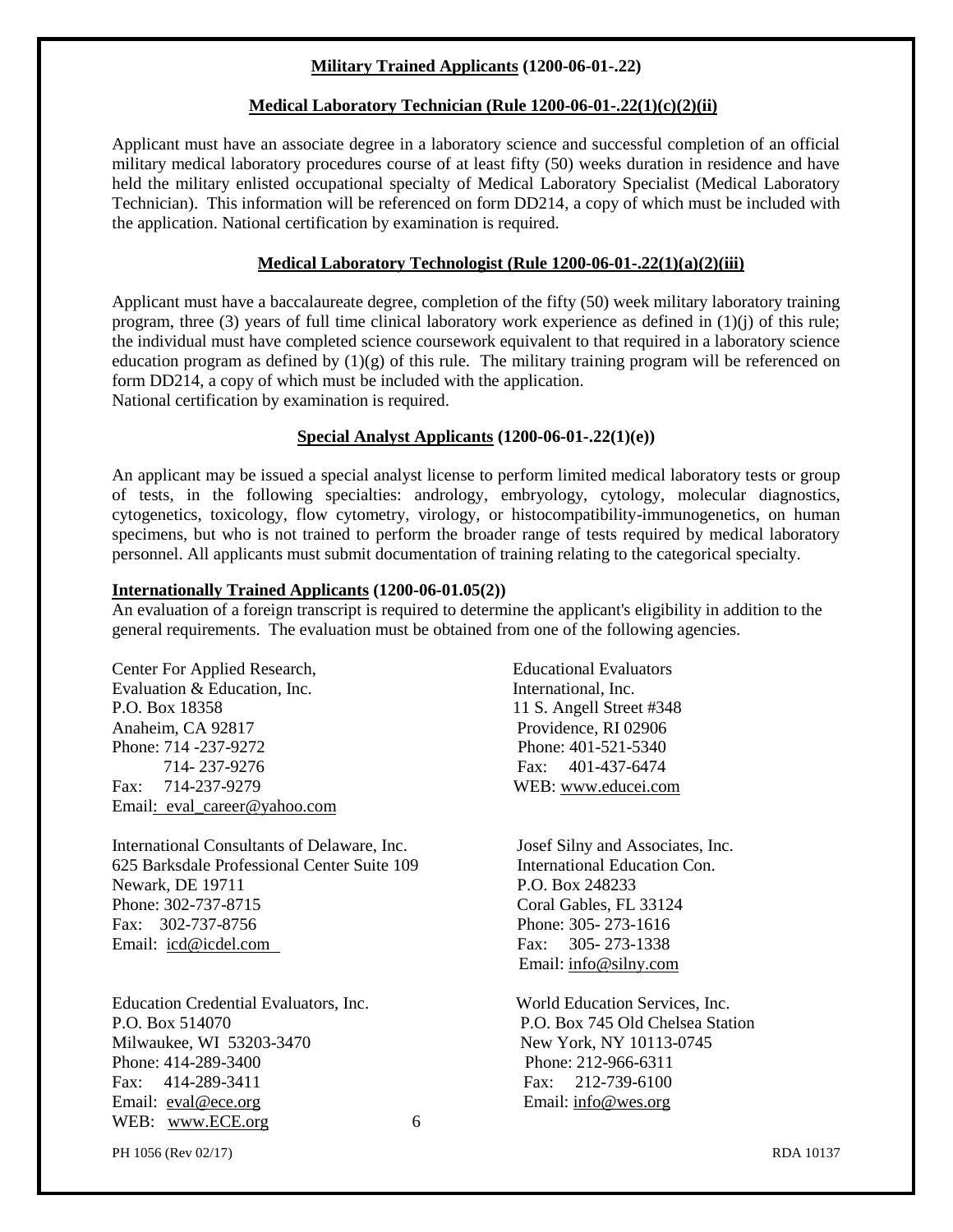29 Denton Road Services, Inc. Phone: 781-235-7425 Edmonds, WA 98020 Fax: 781-235-6831 Phone: 425-248-2255 Email: edint@gis.net Fax: 425-248-2262

Foreign Academic **International Education** P.O. Box 400 P.O. Box 3665 Glen Carbon, IL 62034 Culver City, CA 90231 Phone: 618-656-5291 Phone: 310-258-9451 Fax: 618-656-5291 Fax: 310-342-7086 Email: [fasc@aol.com](mailto:fasc@aol.com) Email: [info@ierf.org](mailto:info@ierf.org)

Education International, Inc. Foundation for International Wellesley, MA 02482 505 5<sup>th</sup> Avenue South Suite 101 Email: [info@fis-web.com](mailto:info@fis-web.com) Web: [www.fis-web.com](http://www.fis-web.com/)

Credentials Services, Inc. Research Foundation, Inc. Web: [www.ierf.org](http://www.ierf.org/)

**The evaluation must be submitted by the evaluating agency.** This document must be in the Board's administrative office to determine your eligibility for licensure. The evaluation needs to be a general statement of equivalency utilizing a course-by-course comparison. All internationally trained applicants must submit a notarized photocopy of their foreign college transcript to the Board's administrative office.

#### **V CHECKLISTS**

#### **LABORATORY DIRECTOR CHECKLIST (1200-06-01-.20)**

Attach a check or money order in the amount of sixty (\$60) dollars, payable to the State of Tennessee to your application. All applications for director are presented for review and approval by Medical Laboratory Board members during their quarterly meetings. The director-applicant is required to attend the quarterly meeting to respond to board member questions.

**A pathologist and any other person recognized by the Board as having special qualifications and who is duly licensed and registered to practice medicine in the State of Tennessee will not be required to obtain a medical laboratory license in addition to his/her medical license. Individuals possessing an earned doctoral degree (non-medical degree) are required to obtain a license as a laboratory director from the Board.**

**A medical laboratory director must meet one of the following requirements:**

Be a physician licensed in Tennessee and certified in clinical pathology by the American Board of Pathology or the American Osteopathic Board of Pathology or possess qualifications which are equivalent to those required for such certification (Board eligible).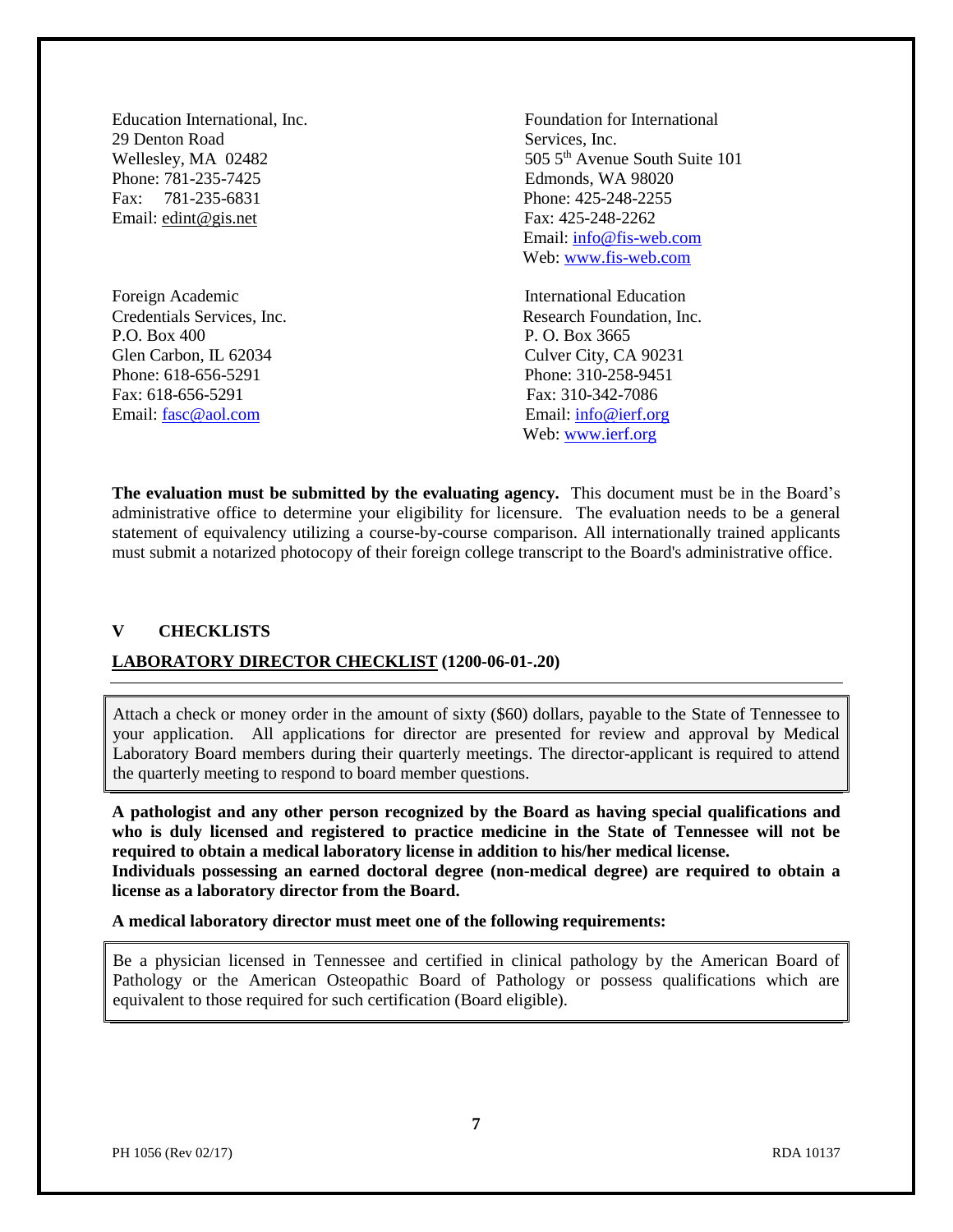#### **Meet one of the following requirements to qualify as a director of a laboratory in one or more specialties:**

- Is a physician licensed in Tennessee and certified by the American Board of Medical Microbiology, the American Board of Clinical Chemistry, or other certifying boards acceptable to the Board in one or more of the laboratory specialties.
- Hold an earned doctoral degree in a chemical, physical, biological or clinical laboratory science, and be certified by the American Board of Medical Microbiology, American Board of Clinical Chemistry, American Board of Bioanalysis, American Board of Medical Laboratory Immunology or other certifying boards acceptable to the Board in one or more laboratory specialties.
- Is a physician licensed in Tennessee, who subsequent to graduation has four (4) years or more experience in pulmonary function. The directorship is limited to blood gas analysis (pH,  $pO<sub>2</sub>$ ,  $pCO<sub>2</sub>$ ).
- Is a physician licensed in Tennessee, who is certified by a national board acceptable to the Board (not in traditional laboratory specialty) in the specialty for which approval for directorship is being sought.
- Holds an earned doctoral degree and has, in the opinion of the Board, appropriate work experience in a subspecialty for which there is no national certification. These individuals must obtain national boarding in the subspecialty when it becomes available.

#### **General Requirements-Director**

- Completed application
- Complete fees
- Photograph (signed, passport size)
- Official transcript which indicates that a degree was conferred. (sent directly from the university to this administrative office)
- Proof of National Boarding (sent directly from the agency to this administrative office).
- \_\_\_ Declaration of Citizenship Form
- **\_\_\_** Completed Criminal Background Check (Initial Applicants Only)
- **\_\_\_** Completed Practitioner Profile Questionnaire
- **\_\_\_** Proof of Training (Fellowship, Post-doctoral training, etc.)

#### **Director Level Credentialing Agencies Accepted by the Tennessee Medical Laboratory Board**

Medical Doctors, who are duly licensed and registered to practice medicine in the State of Tennessee and must be boarded by an acceptable credentialing agency, will not be required to obtain a medical laboratory director's license. Those who hold an earned non-medical doctoral degree must obtain a director's license from the Medical Laboratory Board.

#### **I. American Board of Pathology (ABP) (813) 286-2444**

- A. Anatomical Pathology and Clinical Pathology Qualifies as a Director General – Clinical and Anatomical Laboratory
- B. Anatomical Pathology only Qualifies as a Director General – Anatomical Laboratory
- C. Clinical Pathology only Qualifies as a Director General – Clinical Laboratory
- D. Anatomical Pathology or Oral Pathology MD or Dentist Qualifies as a Director – Oral Pathology Laboratory

#### PH 1056 (Rev 02/17) RDA 10137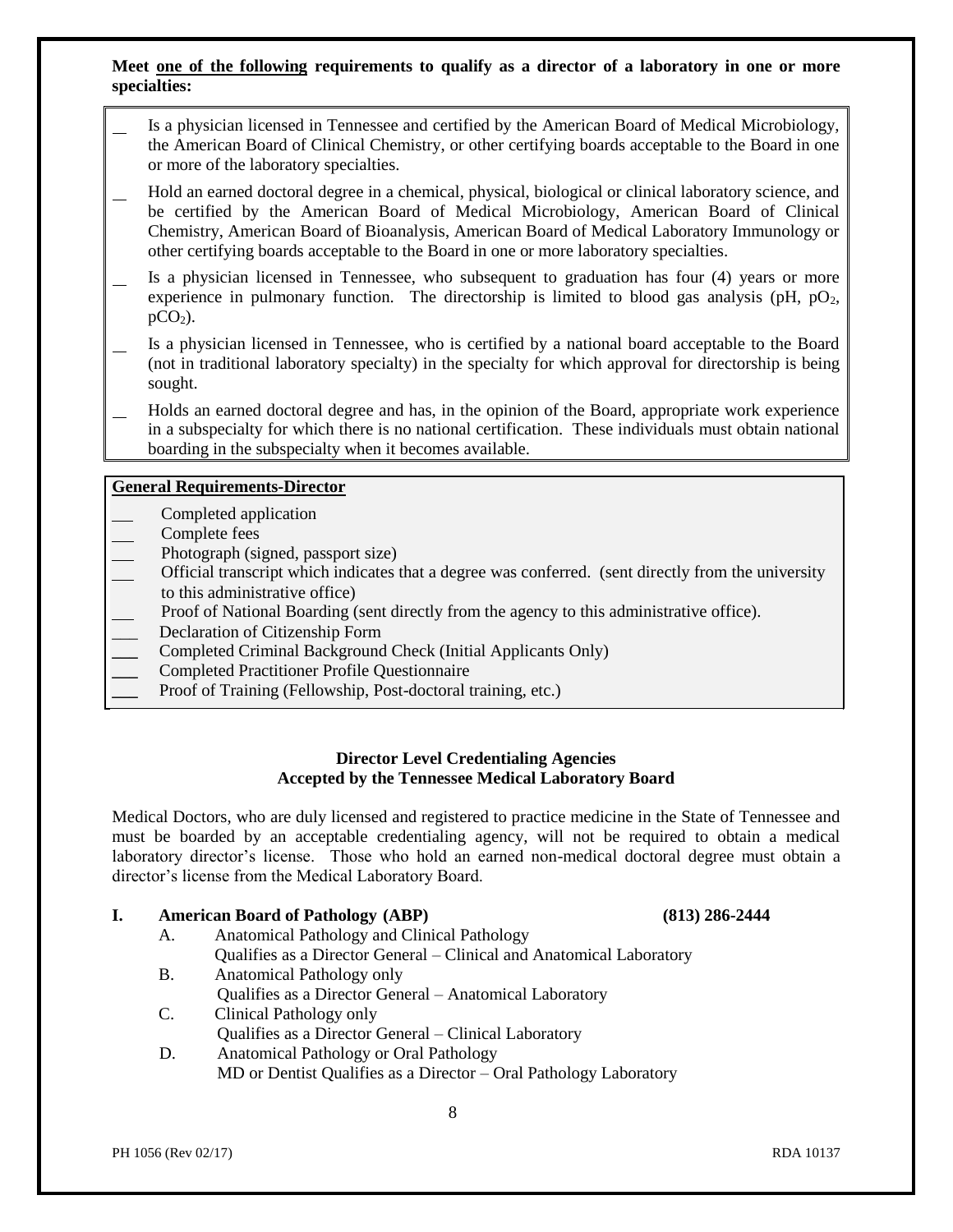| II.   | <b>American Board of Bioanalysis (ABB)</b><br><b>Bioanalyst Clinical Laboratory Director (BCLD)</b><br>А.                       | $(314)$ 241-1445     |
|-------|---------------------------------------------------------------------------------------------------------------------------------|----------------------|
|       | Qualifies as a Director General - Clinical Laboratory                                                                           |                      |
|       | High Complexity Clinical Laboratory Director (HCLD)<br><b>B.</b>                                                                |                      |
|       | Qualifies as a Director in the subspecialty in which they are boarded.<br>Those subspecialties are:                             |                      |
|       | Bacteriology (including mycobacteriology)                                                                                       |                      |
|       | Mycology                                                                                                                        |                      |
|       | Parasitology                                                                                                                    |                      |
|       | Virology                                                                                                                        |                      |
|       | Immunology<br>Hematology (including flow cytometry)                                                                             |                      |
|       | Chemistry (including urinalysis)                                                                                                |                      |
|       | Endocrinology                                                                                                                   |                      |
|       | Toxicology                                                                                                                      |                      |
|       | Andrology                                                                                                                       |                      |
|       | Embryology                                                                                                                      |                      |
|       | <b>Clinical Molecular Biology</b>                                                                                               |                      |
|       | C.<br>Public Health Laboratory Director (PHLD)                                                                                  |                      |
|       | With applicable work experience, qualifies as a Public Health Lab Director                                                      |                      |
| Ш.    | <b>American Board of Clinical Chemistry (ABCC)</b>                                                                              | $(202)$ 835-8727     |
|       | Clinical Chemistry; Qualifies as a Director of Chemistry<br>A.                                                                  |                      |
|       | Toxicological Chemistry; Qualifies as a Director of Toxicology<br><b>B.</b>                                                     |                      |
|       | C.<br>Clinical Molecular Genetics-Qualifies as a Director of Molecular Diagnostics                                              |                      |
| IV.   | <b>American Board of Forensic Toxicology Laboratory (ABFT)</b>                                                                  | $(719) 636 - 1100$   |
|       | Qualifies as a Director of Toxicology Laboratory                                                                                |                      |
| V.    | <b>American Board of Internal Medicine (ABIM)</b>                                                                               | $(215)$ 446-3500     |
|       | Endocrinology; Qualifies as a Director of Endocrinology<br>A.                                                                   |                      |
|       | <b>B.</b><br>Hematology; Qualifies as a Director of Hematology                                                                  |                      |
|       | C.<br>Gastroentrology; Qualifies as a Director of a Nutrition Laboratory                                                        |                      |
|       | D.<br>Infectious Diseases; Qualifies as a Director of an Infectious Disease Laboratory                                          |                      |
| VI.   | <b>American Board of Medical Microbiology (ABMM)</b>                                                                            | $(202)$ 942-9281     |
|       | Qualifies as a Director of Microbiology                                                                                         |                      |
|       | With applicable work experience, qualifies as a Public Health Laboratory Director                                               |                      |
| VII.  | <b>American Osteopathic Board of Pathology (AOBP)</b>                                                                           | $(800)$ 621-1773     |
|       | Qualifies as a Director General                                                                                                 | ext. 7445            |
| VIII. | American Board of Medical Genetics & Genomics (ABMGG)                                                                           | $(301)$ 634-7315     |
|       | Clinical Molecular Genetics; Qualifies as a Director of Molecular Diagnostics                                                   |                      |
|       |                                                                                                                                 |                      |
| IX.   | <b>American Board of Medical Laboratory Immunology (ABMLI)</b>                                                                  | $(202) - 942 - 9281$ |
|       | Director of Immunology and Director of Flow Cytometry                                                                           |                      |
| X.    | <b>American Board of Histocompatibility and Immunogenetics (AMHI)</b>                                                           | $(913) 541 - 0009$   |
|       | Director of Histocompatibility and Immunogenetics                                                                               | ext. 476             |
|       |                                                                                                                                 |                      |
| XI.   | <b>American Board of Pediatrics (ABP)</b><br>Infectious Diseases; Qualifies as a Director of a Direct Virology Laboratory<br>A. | $(919)$ 929-0461     |
|       | <b>B.</b><br>Gastroenterology; Qualifies as a Director of a Direct Nutrition Laboratory                                         |                      |
|       |                                                                                                                                 |                      |
|       | 9                                                                                                                               |                      |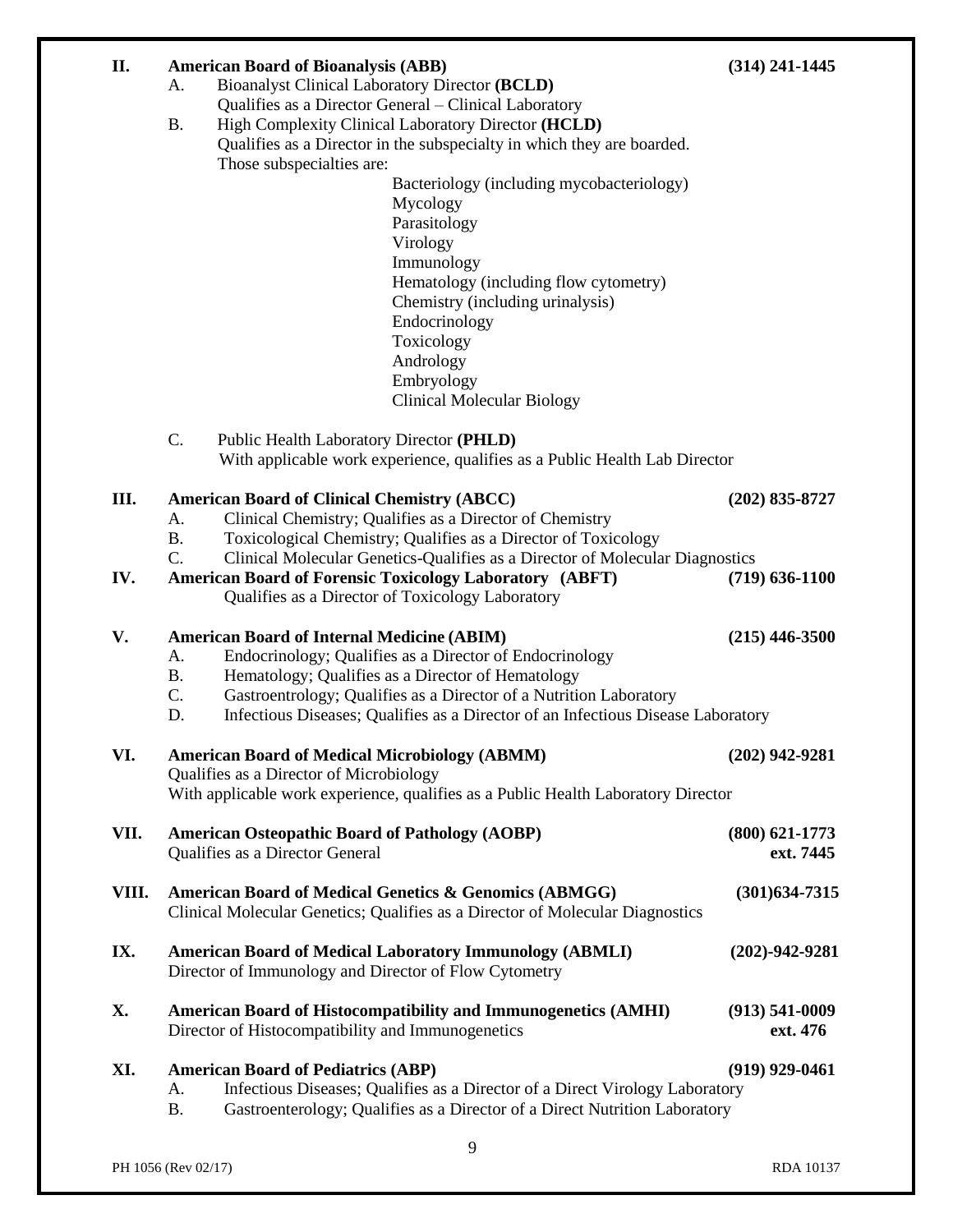| XII.  | American Board of Obstetrics and Gynecology (AB0+G)<br>(214) 871-1619<br>Reproductive Endocrinology; Qualifies as a Director of a Direct Nutrition Laboratory |                                                                                                                                             |                  |  |
|-------|---------------------------------------------------------------------------------------------------------------------------------------------------------------|---------------------------------------------------------------------------------------------------------------------------------------------|------------------|--|
| XIII. | A                                                                                                                                                             | <b>American Board of Oral and Maxillofacial Pathology (ABOMP)</b><br>Qualifies as a Director of Oral and Maxillofacial Pathology Laboratory | $(813)$ 286-2444 |  |
| XIV.  |                                                                                                                                                               | <b>National Registry of Certified Chemists (NRCC)</b>                                                                                       | (703) 979-9001   |  |
|       | A                                                                                                                                                             | Chemistry<br>Qualifies as a Director of Chemistry                                                                                           |                  |  |
|       | B                                                                                                                                                             | Toxicology<br>Qualifies as a Director of Toxicology                                                                                         |                  |  |

### **LABORATORY SUPERVISOR CHECKLIST (1200-06-1-.21)**

Attach a check or money order in the amount of sixty (\$60) dollars, payable to the State of Tennessee to your application.

#### **A laboratory supervisor must meet one of the requirements in Section I**

#### **SECTION I**

Is a physician licensed in Tennessee or possess a doctoral degree with a chemical, physical or biological science as his/her major subject. The applicant must have at least two (2) years of experience in one of the laboratory specialties in a clinical laboratory and with a director at the doctoral level subsequent to graduation.

Possess a valid general medical laboratory technologist license in Tennessee. Must have at least four (4) years of full time (30 hours per week) laboratory experience, or its equivalent, subsequent to qualifying as a technologist.

Possess a valid medical laboratory technologist license in Tennessee limited to one of the categories of chemistry, hematology, immunohematology or microbiology. The applicant must have at least four (4) years of full time (30 hours per week) laboratory experience, or its equivalent, subsequent to qualifying as a technologist. The license shall be limited to the category in which the current medical laboratory technologist license is held.

Possess a valid special analyst license in Tennessee limited to one subspecialty and have at least four (4) years of full time (30 hours per week) clinical laboratory experience, or its equivalent, subsequent to qualifying as a technologist. The license shall be limited to the subspecialty in which the current special analyst license is held.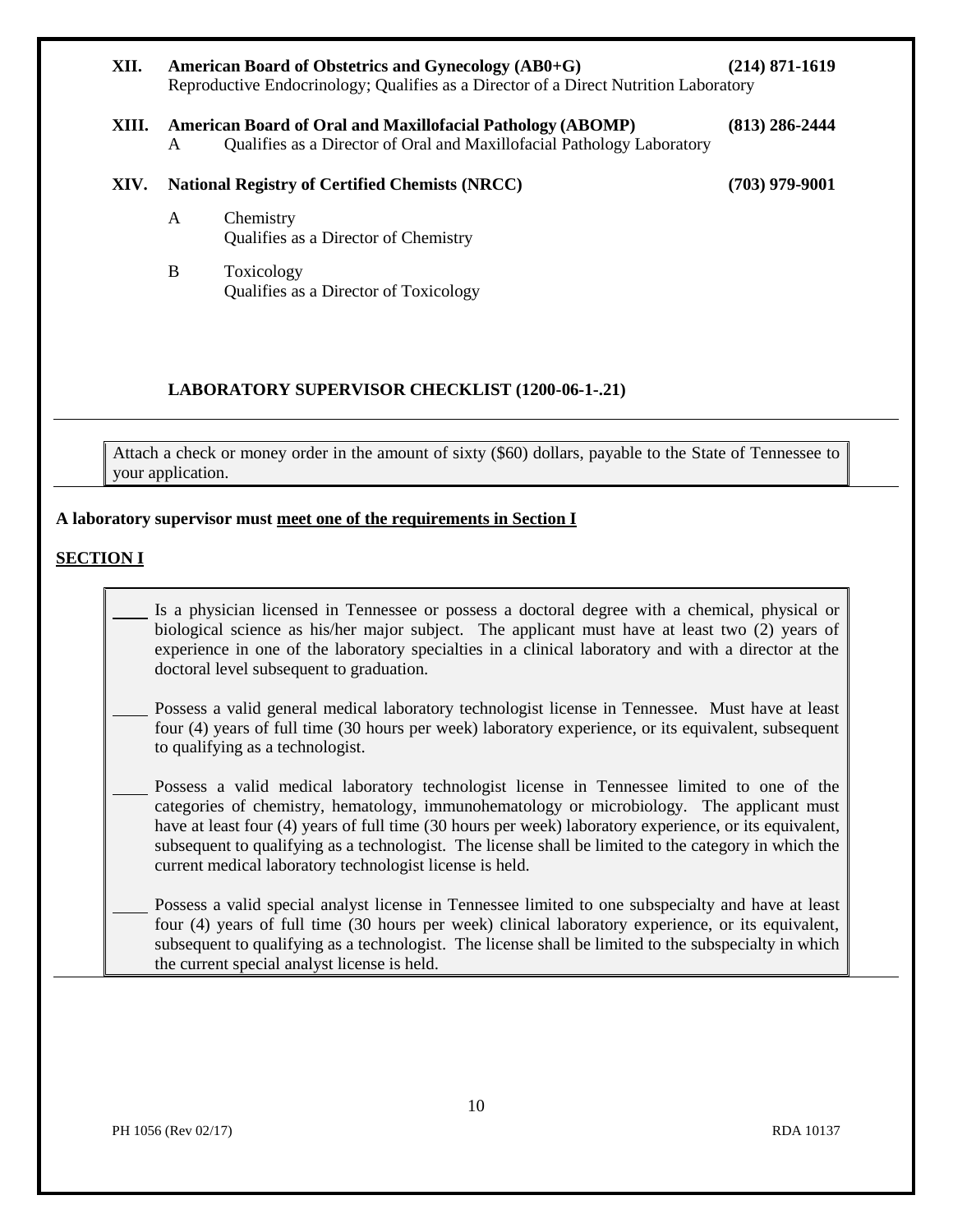**SECTION II** Documentation of sixty (60) clock hours of continuing education. (45 clock hours of management and 15 clock hours of technical courses.) At least eight (8) clock hours of management courses must be in a classroom or workshop setting. Refer to the calculation conversions section to determine eligibility **DOCUMENTATION INFORMATION** The management courses must either have "management" in their title or be specifically designated or designed for managers or supervisors. Course documentation may be in the form of diplomas, certificates and letters of verification from employers, professional groups or agencies which conduct the training. All handwritten documents must be signed by the applicant's supervisor(s) to verify attendance. An official transcript is necessary if the applicant is using college courses for continuing education credit. The transcript must be sent directly from the school to the administrative office for the Medical Laboratory Board. Work experience must be verified in writing on hospital letterhead. The letters must include: job title, dates of employment and full or part-time employment status. If work experience was parttime, the verification letters must indicate the number of hours worked per week. Work experience letters must be sent directly from the employer to the administrative office for the Medical Laboratory Board. **General Requirements-Supervisor** Completed application Complete fees Photograph (signed, passport size) Declaration of Citizenship \_\_\_ Copy of current national certification (ASCP, AMT, etc.) \_\_\_ Completed Practitioner Profile Questionnaire

- \_\_\_ 45 Continuing Education Hours (8 hours obtained in classroom setting)
- 15 Technical Hours
- Documentation of 4 years of work experience as a medical technologist from employer on facility letterhead.
- Completed Criminal Background Check (Only if this is an initial application)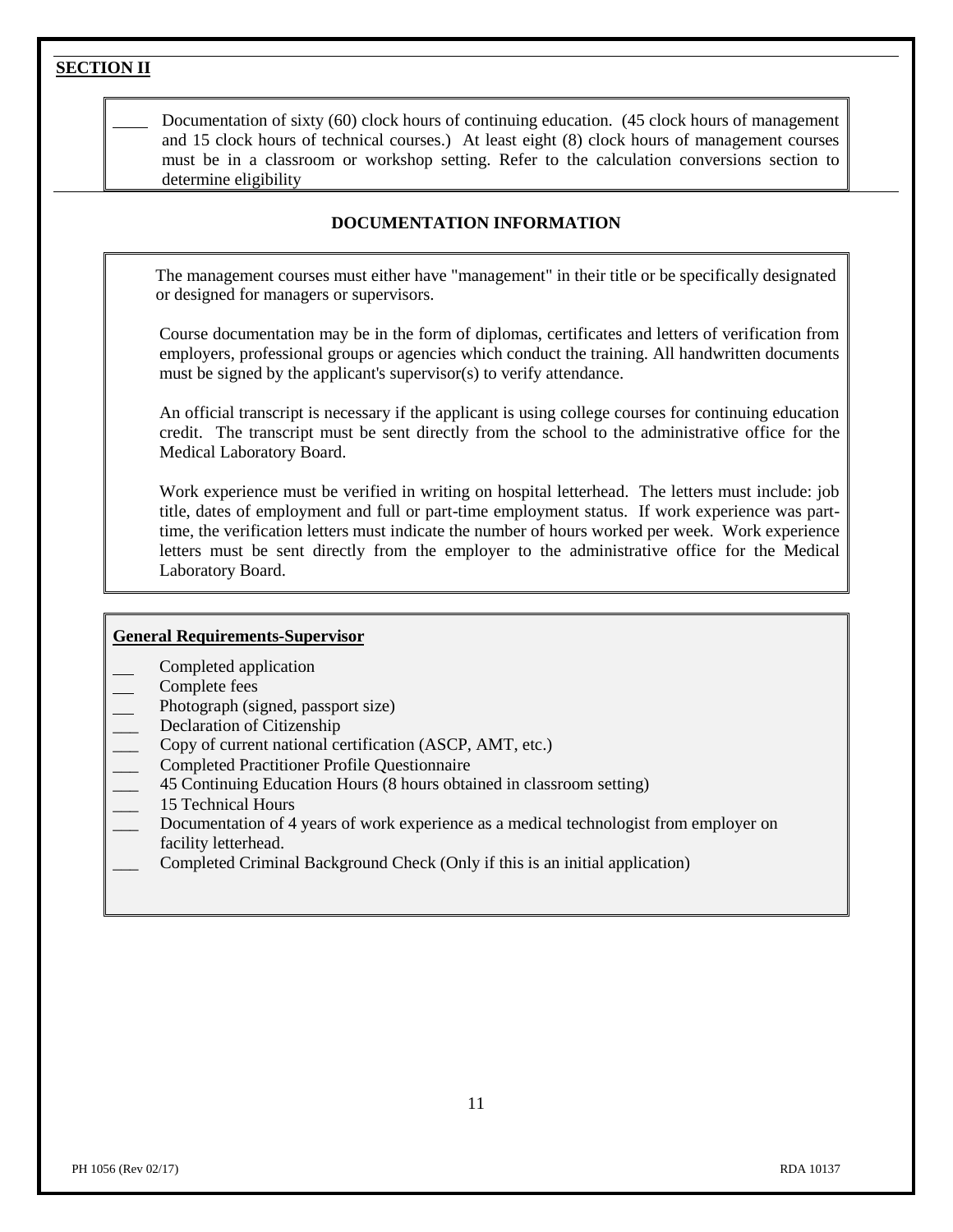#### **TENNESSEE MEDICAL LABORATORY BOARD**

#### **Management Continuing Education Subject Areas for Supervisor License**

*Adapted from ASCP Board of Registry DLM Certification*

| 1. | <b>Financial Management</b>                       | 3. | <b>Personnel Management</b>       |
|----|---------------------------------------------------|----|-----------------------------------|
|    | <b>Budgets</b>                                    |    | Motivation                        |
|    | <b>Equipment Acquisition</b>                      |    | Staffing                          |
|    | <b>Cost Analysis</b>                              |    | Performance Standards/Evaluations |
|    | <b>Financial Accounting</b>                       |    | Counseling/Discipline             |
|    | Reimbursement                                     |    | <b>Education and Training</b>     |
|    | <b>Materials Management</b>                       |    | Wage and Salary Administration    |
|    | <b>Contract Negotiation</b>                       |    | <b>Conflict Resolution</b>        |
|    | <b>Billing and Collections</b>                    |    |                                   |
| 2. | <b>Operations Management</b>                      | 4. | <b>Marketing Management</b>       |
|    | <b>Quality Assurance/Total Quality Management</b> |    | <b>Product Development</b>        |
|    | Licensure                                         |    | <b>Consumer Relations</b>         |
|    | Safety                                            |    | Market Research                   |
|    | Medical-Legal/Risk Management                     |    | <b>Managed Care</b>               |
|    | <b>Flow Charting</b>                              |    |                                   |
|    | Productivity                                      |    |                                   |

#### **CYTOLOGY GENERAL SUPERVISOR CHECKLIST (1200-06-01-.23)**

An applicant for licensure as a cytology general supervisor must meet the following requirements:

Attach a check or money in the amount of sixty (\$60) dollars, payable to the State of Tennessee to your application.

Possess a current license as a cytotechnologist from the State of Tennessee.

Have at least four (4) years of full-time experience as a cytotechnologist within the preceding ten (10) years.

Work experience must be verified in writing on hospital letterhead. The letter must include: job title, dates of employment, and full or part-time employment status. If work experience was part-time, the verification letters must indicate the number of hours worked per week. Work experience letters must be sent directly from the employer to the administrative office of the Medical Laboratory Board.

See Section II for Continuing Education requirements for Supervisor-Cytology. Subject materials must be in Cytology.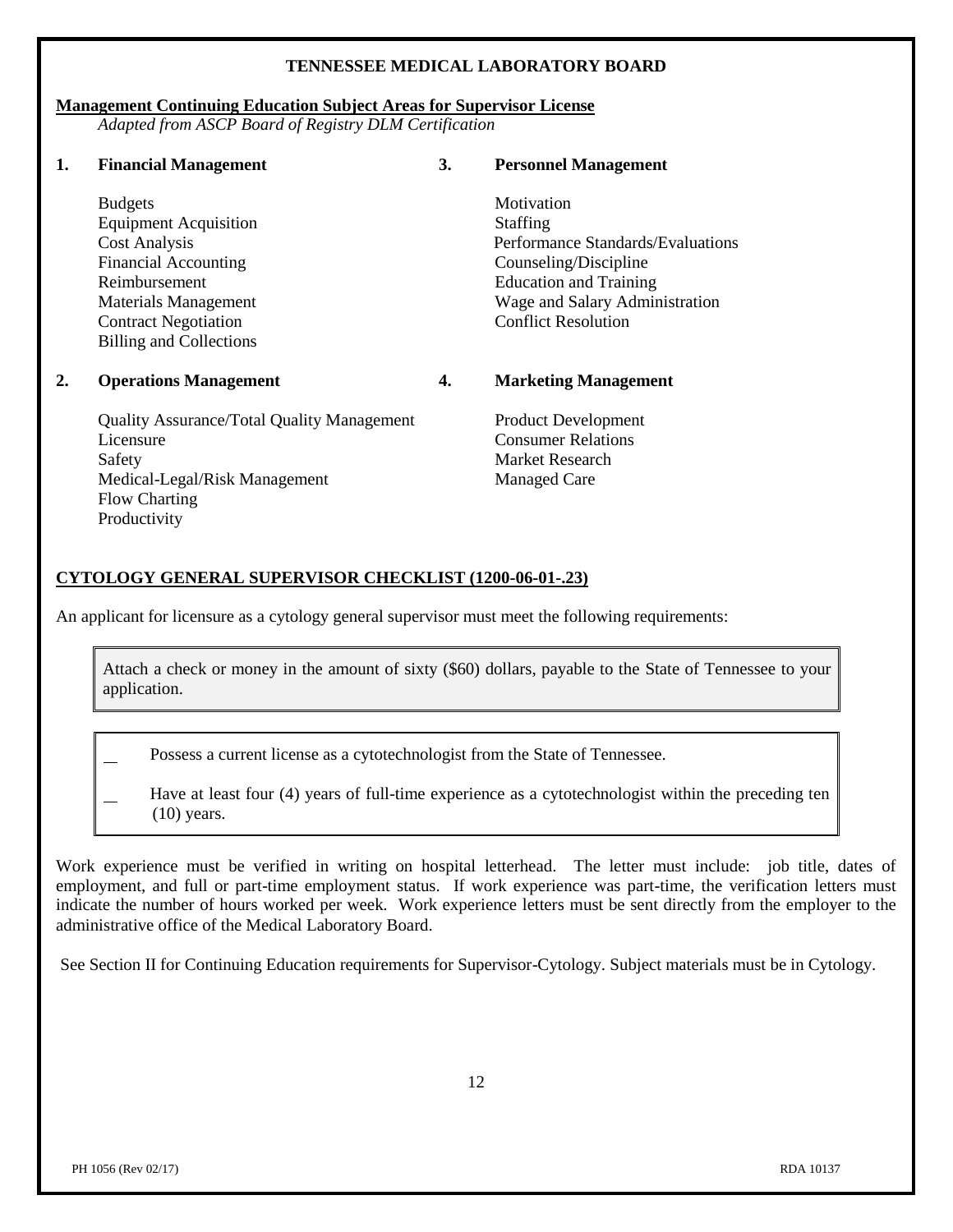#### **General Requirements-Supervisor-Cytology**

- Completed application
- Complete fees
- Photograph (signed, passport size)
- Declaration of Citizenship
- \_\_\_ Copy of current national certification (ASCP, AMT, etc.)
- \_\_\_ Completed Practitioner Profile Questionnaire
- \_\_\_ 45 Continuing Education Hours in Cytology (8 hours obtained in classroom setting)
- \_\_\_ 15 Technical Hours
- Documentation of 4 years of work experience as a Cytotechnologist from employer on facility letterhead.
- Completed Criminal Background Check (Only if this is an initial application)

#### **MEDICAL LABORATORY TECHNOLOGIST CHECKLIST (1200-06-01.22)**

Attach a check or money order in the amount of sixty (\$60) dollars, payable to the State of Tennessee to your application.

#### **A medical laboratory technologist shall meet one of the following requirements, in addition to possessing national certification by exam at the technologist level:**

- \_\_ A baccalaureate degree in medical technology or in one of the biological, chemical or physical sciences, and with the completion of a medical laboratory technologist training program.
- A baccalaureate degree, MLT/CLT certification, three (3) years of full time clinical laboratory work experience and completion of science coursework equivalent to that required in a laboratory science education program.
- \_\_ A baccalaureate degree, completion of the fifty (50) week military laboratory training program, three (3) years of full time clinical laboratory work experience and completion of science coursework equivalent to that required in a laboratory science education program.
- \_\_ A baccalaureate degree, five (5) years of full time clinical laboratory work experience and completion of science coursework equivalent to that required in a laboratory science education program.
- \_\_ For those individuals obtaining national certification by examination or recognition at the technologist level prior to September 1, 1997:
	- 1. Having received a passing grade on a Health and Human Services proficiency examination in clinical laboratory science and completion of five (5) years of full time clinical laboratory work experience; or
	- 2. A minimum of ninety (90) semester hours including science coursework equivalent to that required in a laboratory science education program and with the completion of a medical laboratory technologist training program that was approved at the time of graduation by National Accrediting Agency for Clinical Laboratory Sciences (NAACLS) or a national accrediting agency acceptable to the Board.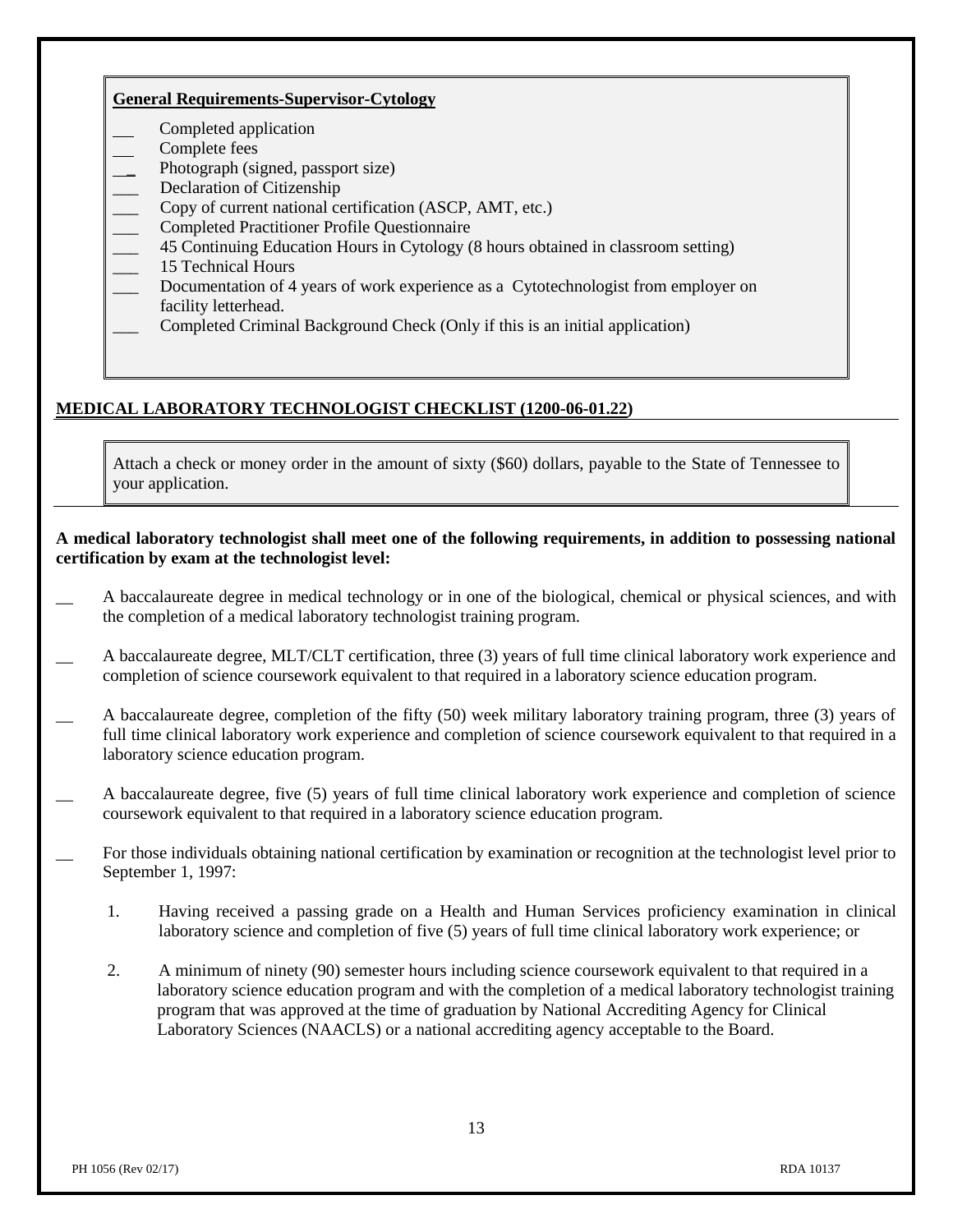**NOTE: For all licensing categories, courses completed in a laboratory training program do not count toward a major in those fields of study. Survey, audit, remedial, college level examination program and advanced placement do not qualify as fulfillment of the chemistry, biology, or mathematics requirements. Core curriculum courses in chemistry, biology or mathematics are acceptable when completed online.**

#### **SCIENCE COURSEWORK REQUIRED IN LAB TRAINING PROGRAM**

- Sixteen (16) semester hours or twenty-four (24) quarter hours of chemistry which shall include one (1) full academic year of general chemistry courses (including lecture and laboratory) and one (1) course in organic chemistry or biochemistry (including lecture and laboratory). The other courses may be selected from qualitative or quantitative chemistry.
- Sixteen (16) semester hours or twenty-four (24) quarter hours of biological sciences, including a course in microbiology (lecture and lab).
- Three (3) semester hours or four and one half (4.5) quarter hours of pre-science mathematics.

Work experience must be verified in writing on hospital letterhead and must be submitted directly from the employer to the administrative office of the Medical Laboratory Board. The letters must include: job title, dates of employment, lab areas of employment and full (30 hours per week) or part-time employment status.

If your work experience was part-time, the verification letters must indicate the number of hours worked per week. work experience letters must be sent directly from the employer to the administrative office for the Medical Laboratory Board.

#### **MEDICAL TECHNOLOGIST-CATEGORICAL CHECKLIST (Rule 1200-06-01-.22)**

Attach a check or money order in the amount of sixty (\$60) dollars, payable to the State of Tennessee to your application.

A medical laboratory technologist may obtain a license limited to one of the following categories:

\_\_\_Chemistry \_\_\_Hematology \_\_\_Immunohematology \_\_\_Microbiology

#### **The applicant must meet the following requirements:**

- Must present proof of national certification by certifying body acceptable to the Board in the laboratory specialty at which licensure is being sought at the technologist level, or present proof of national certification as a general technologist.
	- Must meet one of the qualification routes on the medical laboratory technologist checklist.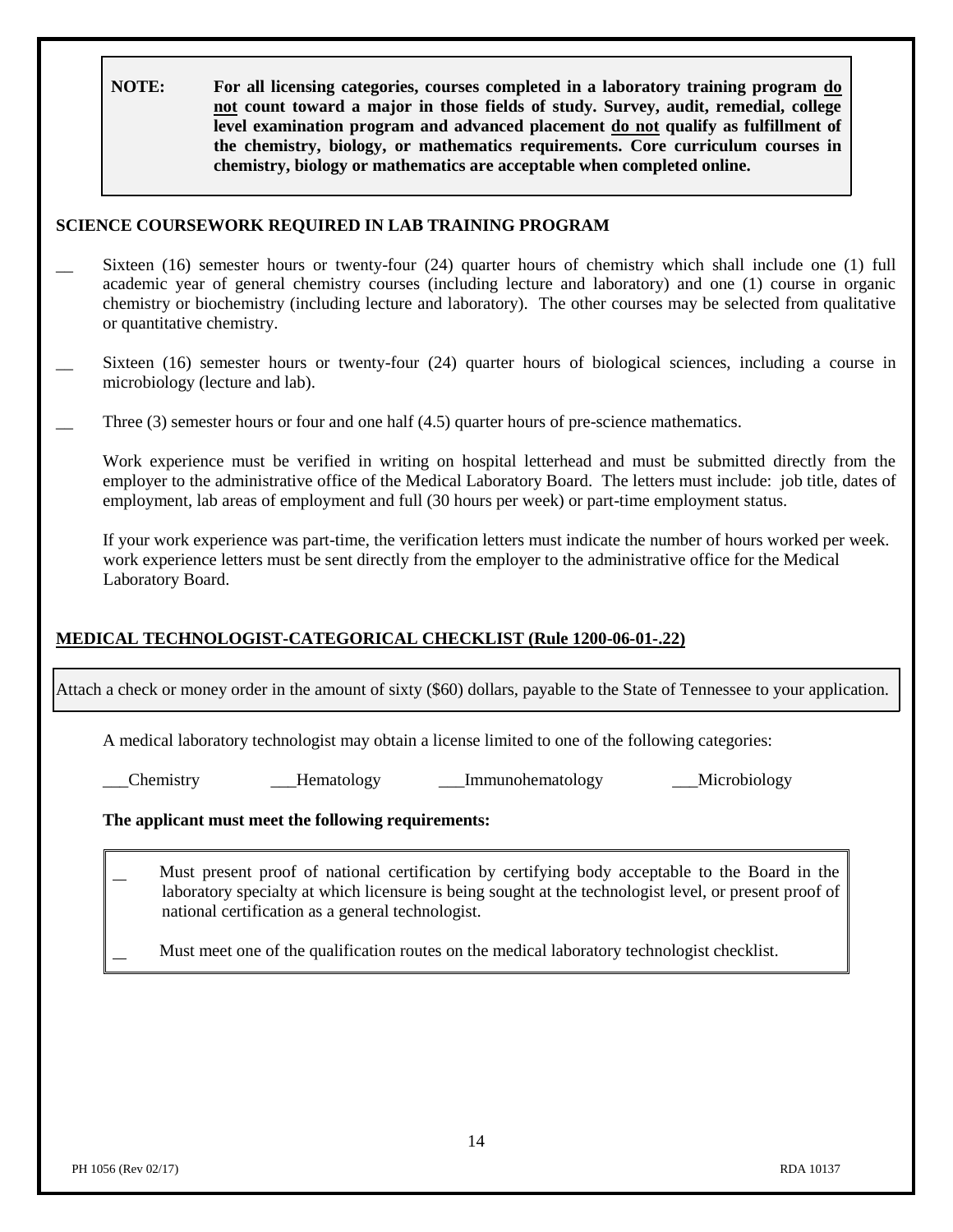#### **General Requirements-Medical Technologist or Categorical Technologist**

- Completed application
- Complete fees
- Photograph (signed, passport size)
- Official transcript which indicates that a degree was conferred (sent directly from the university to this administrative office)
- Graduation from an accredited laboratory training program (NAACLS)
- \_\_\_ Complete Declaration of Citizenship
- Proof of current National Certification sent directly to this office (ASCP, AMT, etc.)
- \_\_\_ Completed Practitioner Profile Questionnaire
- \_\_\_ Completed Criminal Background Check ( initial applicants only)

### **SPECIAL ANALYST CHECKLIST (1200-06-01-.22)**

Attach a check or money order in the amount of sixty (\$60) dollars, payable to the State of Tennessee to your application.

#### **An individual may be issued a limited special analyst license to perform tests in only a limited range (as listed on the license) if the following criteria are met:**

- The individual is certified by a national certification body approved by the Board, where such certification exists, or
- In the absence of national certification, the individual possesses at least a baccalaureate degree relevant to the subspecialty in which licensure is being sought. **All individuals qualifying in this manner shall be approved by the Board.** Individuals must obtain national certification for continued licensure at the time such certification becomes available.

#### **General Requirements-Special Analyst**

- Completed application
- Complete fees
- Photograph (signed, passport size)
- Official transcript which indicates that a degree was conferred (sent directly from the university to this administrative office)
- \_\_ Graduation from an accredited laboratory training program (NAACLS, CAHEA, CAAHEP)
- Or provide proof of one year of training in the specialty being sought.
- \_\_\_ Complete Declaration of Citizenship
- Proof of current National Certification sent directly to this office (ASCP, AMT, etc.)
- \_\_\_ Completed Practitioner Profile Questionnaire
- \_\_\_ Completed Criminal Background Check ( initial applicants only)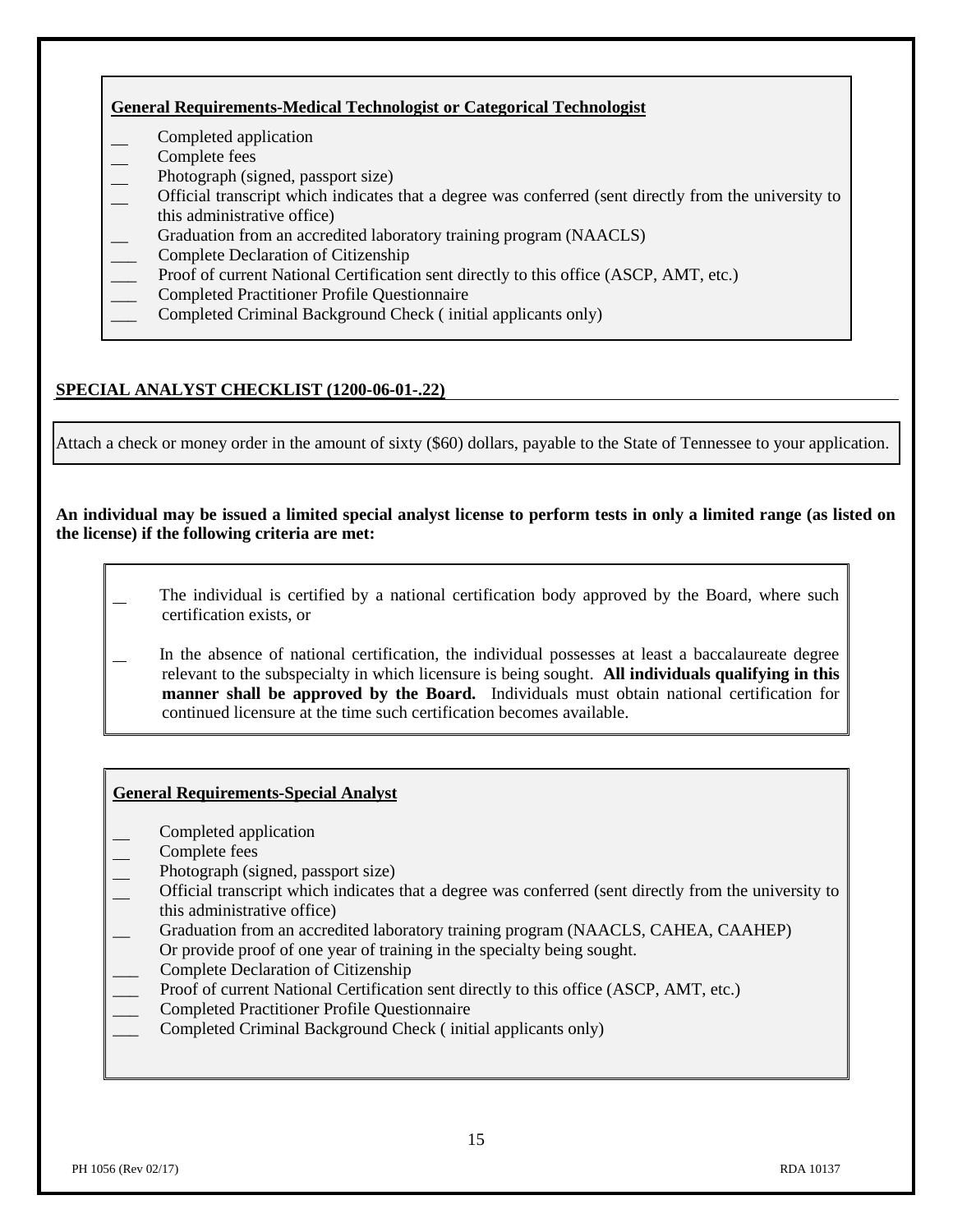| The Board Approved Certifying Agencies are |                                        |  |  |  |
|--------------------------------------------|----------------------------------------|--|--|--|
| <b>Chemistry</b>                           | ASCP or NRCC or AAB or AMT or ASCP BOC |  |  |  |
| <b>Hematology</b>                          | <b>ASCP or AAB or AMT or ASCP BOC</b>  |  |  |  |
| Immunohematology                           | <b>ASCP or AAB or AMT or ASCP BOC</b>  |  |  |  |
| <b>Microbiology</b>                        | ASCP or AAB or AMT or ASCP BOC or NRM  |  |  |  |
| <b>Cytogenetics</b>                        | <b>ASCP BOC</b>                        |  |  |  |
| <b>Toxicology</b>                          | <b>NRCC</b>                            |  |  |  |
| Histocompatibility/Immunogenetics          | ABHI                                   |  |  |  |
| <b>Flow Cytometry</b>                      | <b>ASCP or ASCP BOC</b>                |  |  |  |
| Andrology                                  | <b>ABB</b> or <b>AAB</b>               |  |  |  |
| <b>Embryology</b>                          | AAB                                    |  |  |  |

#### **NOTE: The National Certification Agency must send a letter of verification of your certification to the board's administrative office.**

The following addresses and phone numbers may aid you in obtaining a verification letter.

#### **American Society for Clinical Pathology (ASCP) American Society for Histocompatibility &**

Chicago, IL 60603 **Histocompatibility (ABHI)** Phone: (800) 267-2727 P.O. Box 19173 Phone: (312) 541-4999 Lenexa, KS 662585-9173 Fax: (312) 541-4498 Phone: (913) 541-0009 Website: [www.ascp.org/bor](http://www.ascp.org/bor) Fax: (913) 599-5340

## **American Association for Clinical Chemistry (AACC) American Board of Bioanalysis (ABB)**

1850 K Street, NW Suite 625 906 Olive St Suite 1200 Washington, DC 20006-2213 St. Louis, MO 63101-1434 Phone: (202) 832-8287 Phone: (314) 241-1445 Fax: (202) 835-4576 Fax: (314) 241-1449

#### **National Registry of Certified Microbiologist (NRM) National Registry of Certified Chemists (NRCC)**

c/o American Society for Microbiology 125 Rose Ann Lane 1752 N Street NW West Grove, PA 19390 Washington, DC 20036 Phone: (610) 322-0657 Phone: (202) 942-9281 Fax: (800) 858-6273 Website: [www.asm.org/nrcm](http://www.asm.org/nrcm) Website: [www.nrcc6.org](http://www.nrcc6.org/)

10700 W Higgins Rd, STE 150 33 West Monroe St, Suite 1600 Rosemont, IL 60018 Chicago, IL 60603 Phone: (847) 823-5169 Phone: (800) 267-2727 Phone: (800) 275-1268 **Phone: (800)** 275-1268 **Phone: (800)** 275-1268 Fax: (847) 823-0458 Fax: (312) 541-4498 Website: [www.amt1.com](http://www.amt1.com/) Website[: www.ascp.org/boc](http://www.ascp.org/boc) Email: mail@americanmedtech.org

# 33 West Monroe St, Suite 1600 **Immunogenetics (ASHI) & American Board of**

Website: [www.ashi-hla.org/abhi](http://www.ashi-hla.org/abhi)

**American Board of Clinical Chemistry (ABCC) American Association of Bioanalysts (AAB)** Website: [www.aacc.org](http://www.aacc.org/) Website: [www.abb.org](http://www.abb.org/) OR www.aab.org

**American Medical Technologists (AMT) American Society for Clinical Pathology (ASCP)BOC (As of October 23, 2009)**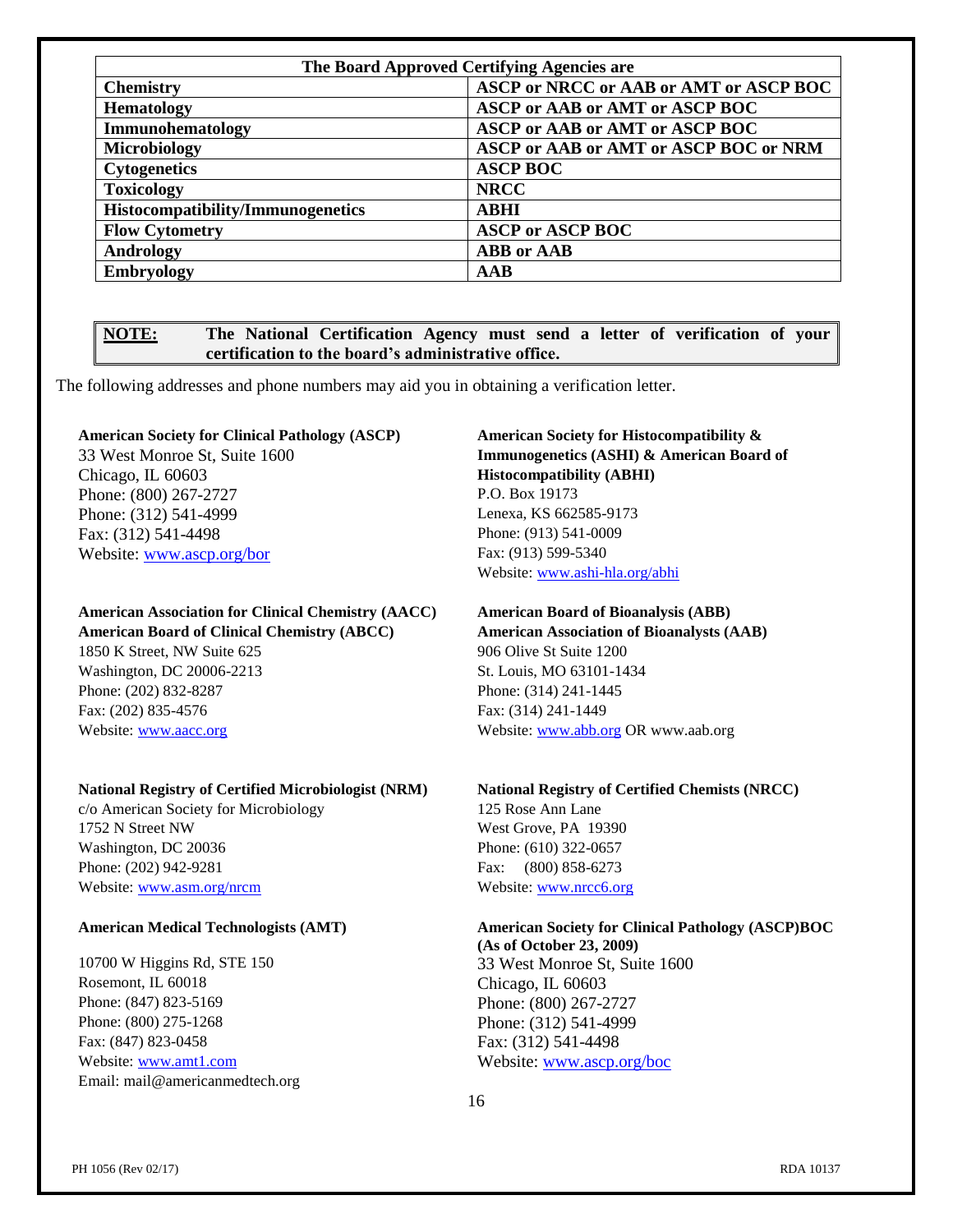#### **MEDICAL LABORATORY TECHNICIAN CHECKLIST (1200-06-01.22)**

Attach a check or money order in the amount of sixty (\$60) dollars, payable to the State of Tennessee to your application.

**A medical laboratory technician shall meet one of the following requirements, in addition to possessing national certification by exam at the technician level:**

- Successful completion of a medical laboratory technician associate degree program.
- An associate degree in a laboratory science and successful completion of an official military medical laboratory procedures course of at least fifty (50) weeks duration in residence and have held the military enlisted occupational specialty of Medical Laboratory Specialist (Medical Laboratory Technician). This information will be referenced on Form DD214.
	- An associate degree in a laboratory science that meets specific science requirements (six (6) semester hours of chemistry and six (6) semester hours of biology) for entrance into a medical laboratory technician training program and three (3) years of full time clinical laboratory work experience.

#### **General Requirements-Medical Laboratory Technician**

- Completed application
- Complete fees
- Photograph (signed, passport size)
- Official transcript which indicates that a degree was conferred (sent directly from the university to this administrative office)
- Graduation from an accredited laboratory training program (NAACLS)
- \_\_\_ Complete Declaration of Citizenship
- Proof of current National Certification sent directly to this office (ASCP, AMT, etc.)
- \_\_\_ Completed Practitioner Profile Questionnaire
- \_\_\_ Completed Criminal Background Check ( initial applicants only)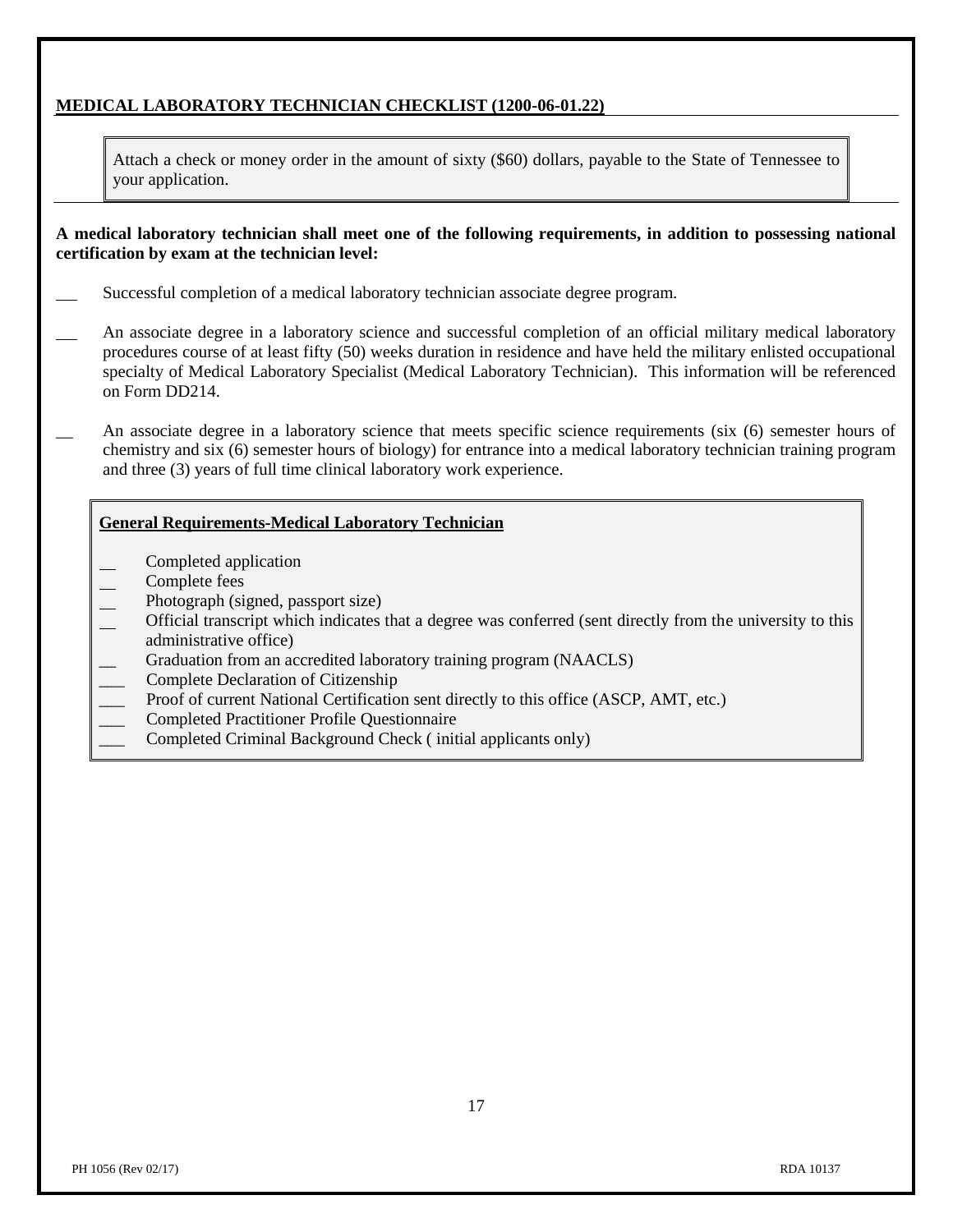### **CYTOTECHNOLOGIST CHECKLIST (1200-06-01-.24)**

Attach a check or money order in the amount sixty (\$60) dollars, payable to the State of Tennessee to your application.

#### **A cytotechnologist shall meet one of the following requirements:**

- Graduated from a school of cytotechnology accredited by the Committee on Accreditation of Allied Health Education Programs (CAAHEP), the Committee on Allied Health Education and Accreditation (CAHEA) or other accrediting agencies acceptable to the Board.
- Be certified in cytotechnology by a certifying agency approved by the U.S. Department of Health and Human Services (HHS).

NOTE: YOU MUST HAVE THE CERTIFYING AGENCY SEND PROOF OF YOUR CERTIFICATION DIRECTLY TO THIS OFFICE.

- If awarded National Certification on or after August 1, 1988,applicant must also submit proof that the certification was awarded based upon the possession of a baccalaureate degree earned at a regionally accredited college/university.
- If awarded prior to August 1, 1988, applicant need only submit proof that National Certification was awarded, regardless of the prerequisites upon which it was based.

#### **General Requirements-Cytotechnologist**

- Completed application
- Complete fees
- Photograph (signed, passport size)
- Official transcript which indicates that a degree was conferred (sent directly from the university to this administrative office)
- Graduation from an accredited cytotechnology training program (CAAHEP, CAHEA)
- \_\_\_ Complete Declaration of Citizenship
- Proof of current National Certification sent directly to this office (ASCP, AMT, etc.)
- \_\_\_ Completed Practitioner Profile Questionnaire
- \_\_\_ Completed Criminal Background Check ( initial applicants only)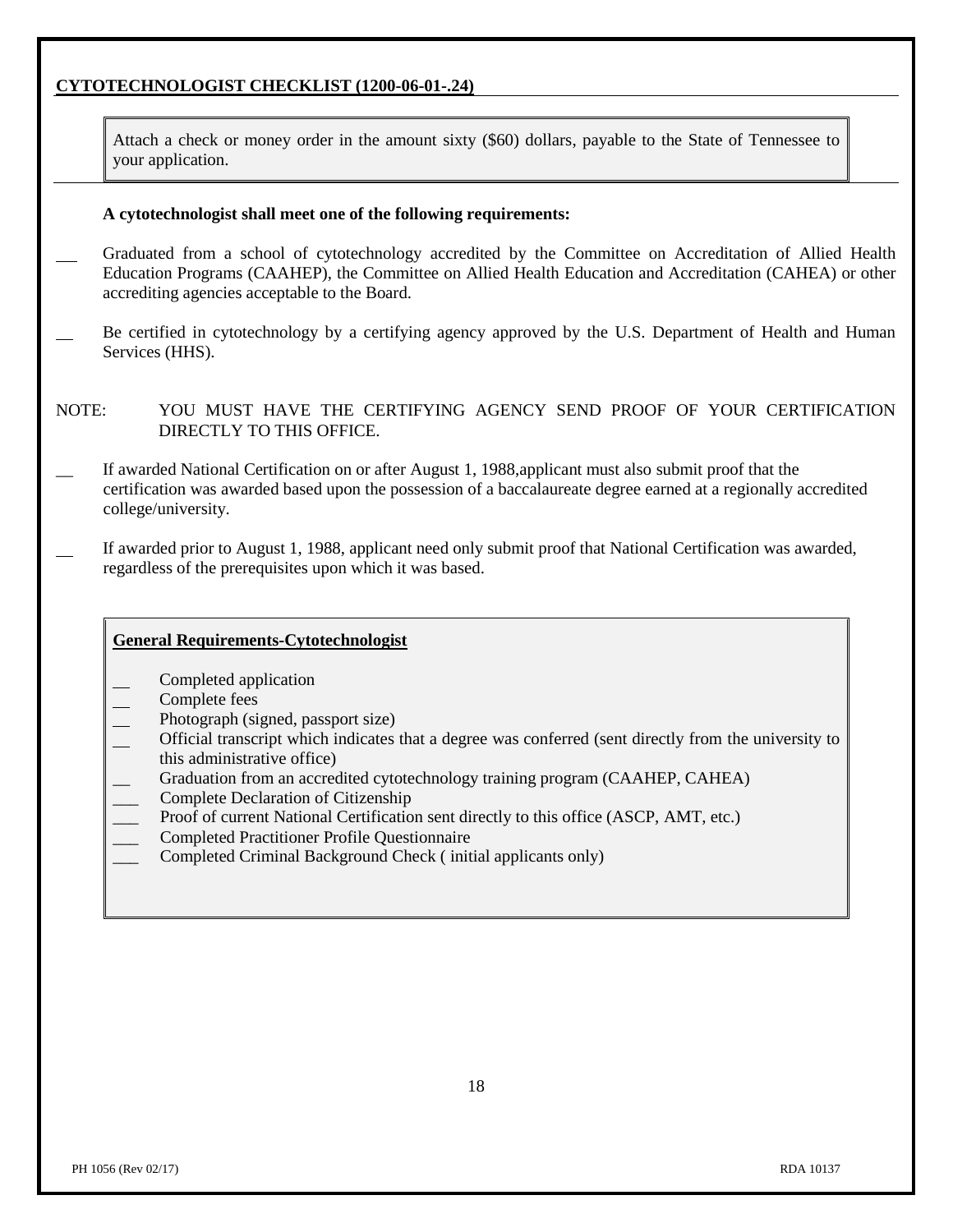**Mail completed application and fees to: For Office Use Only Medical Laboratory Board 2 nd Floor Metro Center Complex 665 Mainstream Drive Nashville, TN 37243**

05/001 \$50.00 Application Fee 05/006 \$10.00 Regulatory Fee \$60.00 Total Fee

Make check payable to the State of Tennessee

#### **APPLY FOR CATEGORY (Check One) PERSONAL INFORMATION**

|   | Director                               | <b>Last Name</b>              | First | M.I.                                      | <b>Maiden</b>                                       |
|---|----------------------------------------|-------------------------------|-------|-------------------------------------------|-----------------------------------------------------|
|   | (Specify)                              |                               |       |                                           |                                                     |
| П | Supervisor                             | <b>Address</b>                |       |                                           | Photograph                                          |
|   | (Specify)                              |                               |       | Passport-size                             |                                                     |
| П | Medical Technologist-Generalist        |                               |       |                                           | <b>Head/Shoulders</b><br><b>Signed/bottom front</b> |
| П | Medical Technologist-Chemistry         | City, State                   |       |                                           |                                                     |
| ш | Medical Technologist-Hematology        |                               |       |                                           |                                                     |
| П | Medical Technologist-Microbiology      |                               |       |                                           |                                                     |
| П | Medical Technologist-Immunohematology  | <b>Zip Code</b>               |       |                                           |                                                     |
|   |                                        | (H) Phone                     |       | (W) Phone                                 |                                                     |
| П | Medical Laboratory Technician General  |                               |       |                                           |                                                     |
| ш | Special Analyst                        | Citizenship                   |       | Birthplace (city,<br>state, foreign city) |                                                     |
|   | Immunogenetics                         | $\Box U.S.A.$<br>$\Box$ Other |       |                                           |                                                     |
|   | Histocompatibility/Immunogenetics<br>П | Specify                       |       |                                           |                                                     |
|   | Cytotechnology<br>П                    | <b>Social Security Number</b> |       | <b>Birthdate</b>                          |                                                     |
|   | Toxicology<br>П                        |                               |       |                                           | (MM/DD/YYYY)                                        |
|   | Cytogenetics<br>Г                      |                               |       |                                           |                                                     |
|   | Flow Cytometry<br>П                    | Sex (optional)                |       |                                           | Race:(optional)                                     |
|   | Andrology<br>П                         |                               |       |                                           |                                                     |
|   | <b>Molecular Diagnostics</b>           | $\Box$ Male $\Box$ Female     |       |                                           | $\Box$ White $\Box$ Black                           |
|   | Other<br>$\Box$                        |                               |       | $\Box$ Other                              |                                                     |
|   | (Specify)                              |                               |       |                                           |                                                     |

\*You must put your social security number on this form for the application to be complete. State and federal law requires social security numbers on this application. TN Code Ann §36-5-1301 (a), as authorized by 42U.S.C.§405(c)(2)(C)(i). The number will be used to verify your identity, to ask questions about your financial responsibility, and for any other purpose allowed by state or federal law. When you provide your social security number you are agreeing that the Department of Health may use your social security number in furtherance of federal and state law, for example, to collect delinquent fees.

Email Address:

Do you wish to receive notification, including renewal notification, from the Department of Health Via Email? □ YES □ NO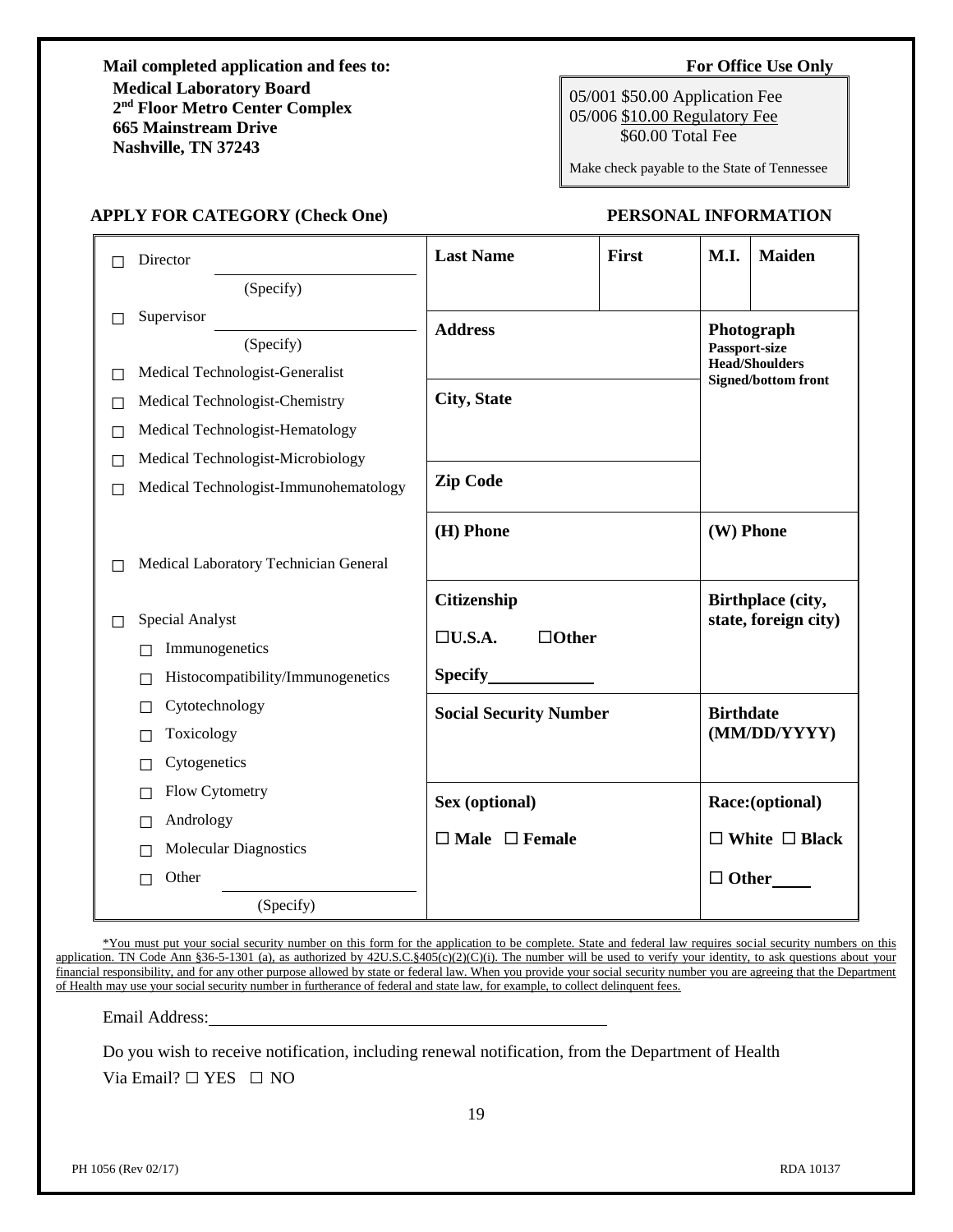|  | Have you previously applied for a trainee permit? $\Box$ Yes $\Box$ No |  |  |
|--|------------------------------------------------------------------------|--|--|
|  |                                                                        |  |  |

Name Used:

Have you previously applied for licensure in the state of Tennessee from the Medical Laboratory Board?

 $\square$  Yes  $\square$  No If Yes, and you were granted a license please indicate name used and license number.

Name Used: License #:

### **EDUCATION INFORMATION**

|              | Name and Address of School | <b>Education Dates</b><br>MM/DD/YYYY | Year of<br>Degree | Type of<br>Degree | Major |
|--------------|----------------------------|--------------------------------------|-------------------|-------------------|-------|
| High School  |                            | Start:                               |                   |                   |       |
|              |                            | End:                                 |                   |                   |       |
|              |                            | Graduation:                          |                   |                   |       |
| College      |                            | Start:                               |                   |                   |       |
|              |                            | End:                                 |                   |                   |       |
|              |                            | Graduation:                          |                   |                   |       |
| Professional |                            | Start:                               |                   |                   |       |
| School       |                            | End:                                 |                   |                   |       |
|              |                            | Graduation:                          |                   |                   |       |
| Clinical     |                            | Start:                               |                   |                   |       |
| Internship   |                            | End:                                 |                   |                   |       |
|              |                            | Graduation:                          |                   |                   |       |

# TYPE OF EDUCATIONAL PROGRAM COMPLETED

 $\Box$  1-4 YEARS + INTERNSHIP

□ 5-8 YEARS + INTERNSHIP / FELLOWSHIP

### **LICENSURE INFORMATION**

Have you ever been dropped, suspended, expelled, or disciplined by any school, college or training program for any cause?  $\square$  Yes  $\square$  No

If "Yes" Explain:

PH 1056 (Rev 02/17) RDA 10137

20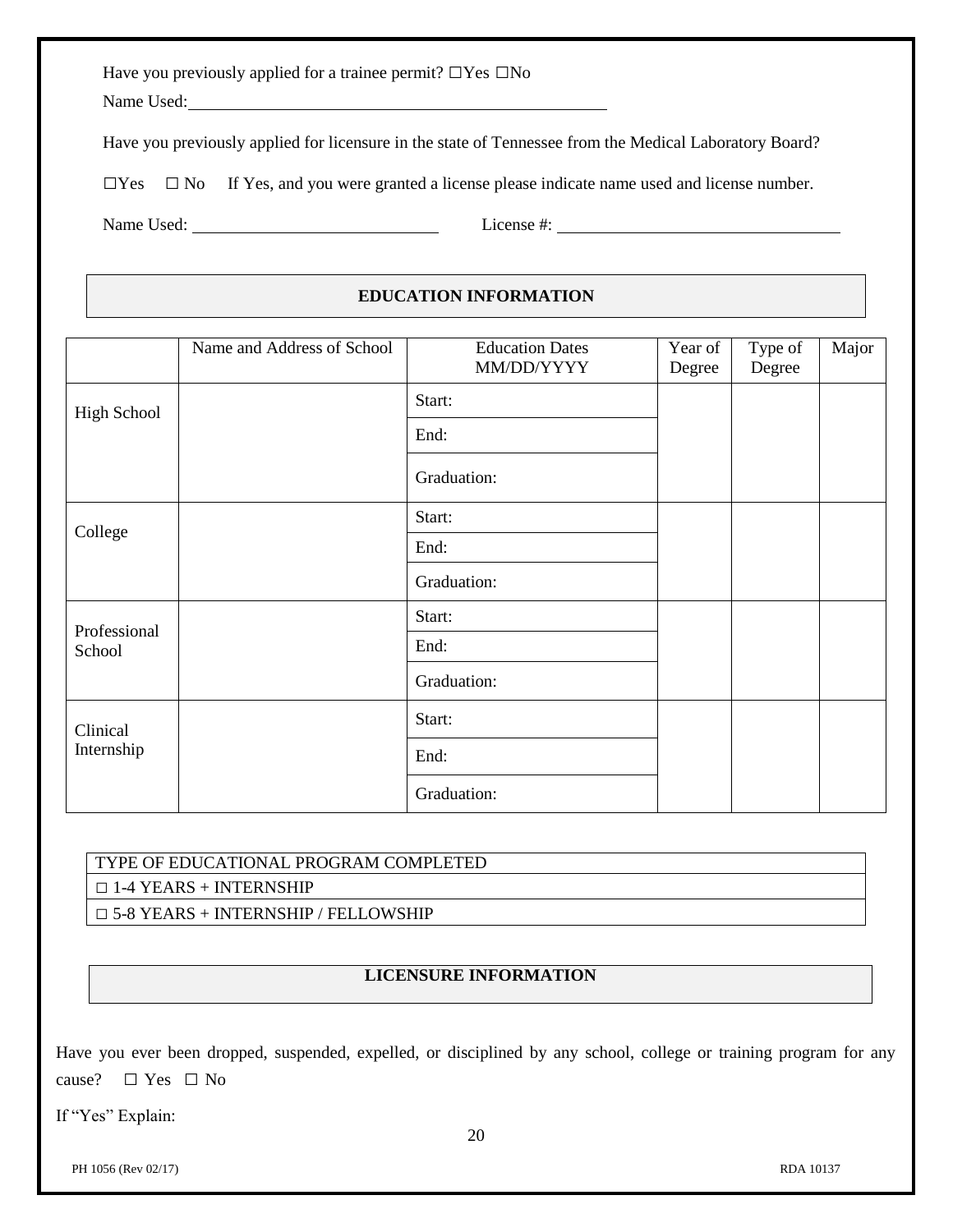| Do you currently have a license from another state? $\Box$ Yes $\Box$ No                                                                                                                                                                                                                                                                                                                                                                                                                                                 |
|--------------------------------------------------------------------------------------------------------------------------------------------------------------------------------------------------------------------------------------------------------------------------------------------------------------------------------------------------------------------------------------------------------------------------------------------------------------------------------------------------------------------------|
|                                                                                                                                                                                                                                                                                                                                                                                                                                                                                                                          |
| License Status ______________________ (licensed, probation, suspended, retired, revoked, surrendered)                                                                                                                                                                                                                                                                                                                                                                                                                    |
| Current $\Box$ Yes $\Box$ No                                                                                                                                                                                                                                                                                                                                                                                                                                                                                             |
|                                                                                                                                                                                                                                                                                                                                                                                                                                                                                                                          |
| Do you currently have a National Certification? $\Box$ Yes $\Box$ No                                                                                                                                                                                                                                                                                                                                                                                                                                                     |
|                                                                                                                                                                                                                                                                                                                                                                                                                                                                                                                          |
| Certification/Registry No. Category Category                                                                                                                                                                                                                                                                                                                                                                                                                                                                             |
| Have you applied for National Certification? $\Box$ Yes $\Box$ No                                                                                                                                                                                                                                                                                                                                                                                                                                                        |
|                                                                                                                                                                                                                                                                                                                                                                                                                                                                                                                          |
| When are you scheduled for the exam? (MM/DD/YYYY) _______________________________                                                                                                                                                                                                                                                                                                                                                                                                                                        |
| Have you ever been licensed in another profession? $\Box$ Yes $\Box$ No                                                                                                                                                                                                                                                                                                                                                                                                                                                  |
|                                                                                                                                                                                                                                                                                                                                                                                                                                                                                                                          |
| Have you ever been known by any other name? $\Box$ Yes $\Box$ No<br>If you answer yes to this question, please list under the following:<br>Name/Personal details                                                                                                                                                                                                                                                                                                                                                        |
| Are you a U.S. Citizen? $\square$ Yes $\square$ No                                                                                                                                                                                                                                                                                                                                                                                                                                                                       |
| Are you a member of the U.S. armed forces who has, within the preceding 180 days, retired from the armed forces,<br>received any discharge other than a dishonorable discharge from the armed forces, or been released from active duty to a<br>reserve component of the armed forces? (if yes please provide proof of status)                                                                                                                                                                                           |
| $\Box$ Yes $\Box$ No                                                                                                                                                                                                                                                                                                                                                                                                                                                                                                     |
| Are you the spouse of a member of the armed forces who has been transferred by the military to Tennessee or who within<br>the preceding 180 days, retired from the armed forces, received a discharge other than a dishonorable discharge from the<br>armed forces or been released from active duty to a reserve component (if yes, please provide proof of same).                                                                                                                                                      |
| $\Box$ Yes $\Box$ No                                                                                                                                                                                                                                                                                                                                                                                                                                                                                                     |
| <b>DECLARATION OF CITIZENSHIP</b>                                                                                                                                                                                                                                                                                                                                                                                                                                                                                        |
| All applicants must complete, sign and have notarized the Declaration of Citizenship form and submit the documents<br>required by the Declaration of Citizenship form. The Declaration is available online at<br>http://tn.gov/assets/entities/health/attachments/PH-4183.pdf.<br>Attach the Declaration of Citizenship and proof of U.S. citizenship or evidence of being legally entitled to live in the U.S.<br>(e.g. copy of birth certificate, U.S. passport, naturalization papers, or current visa status).<br>21 |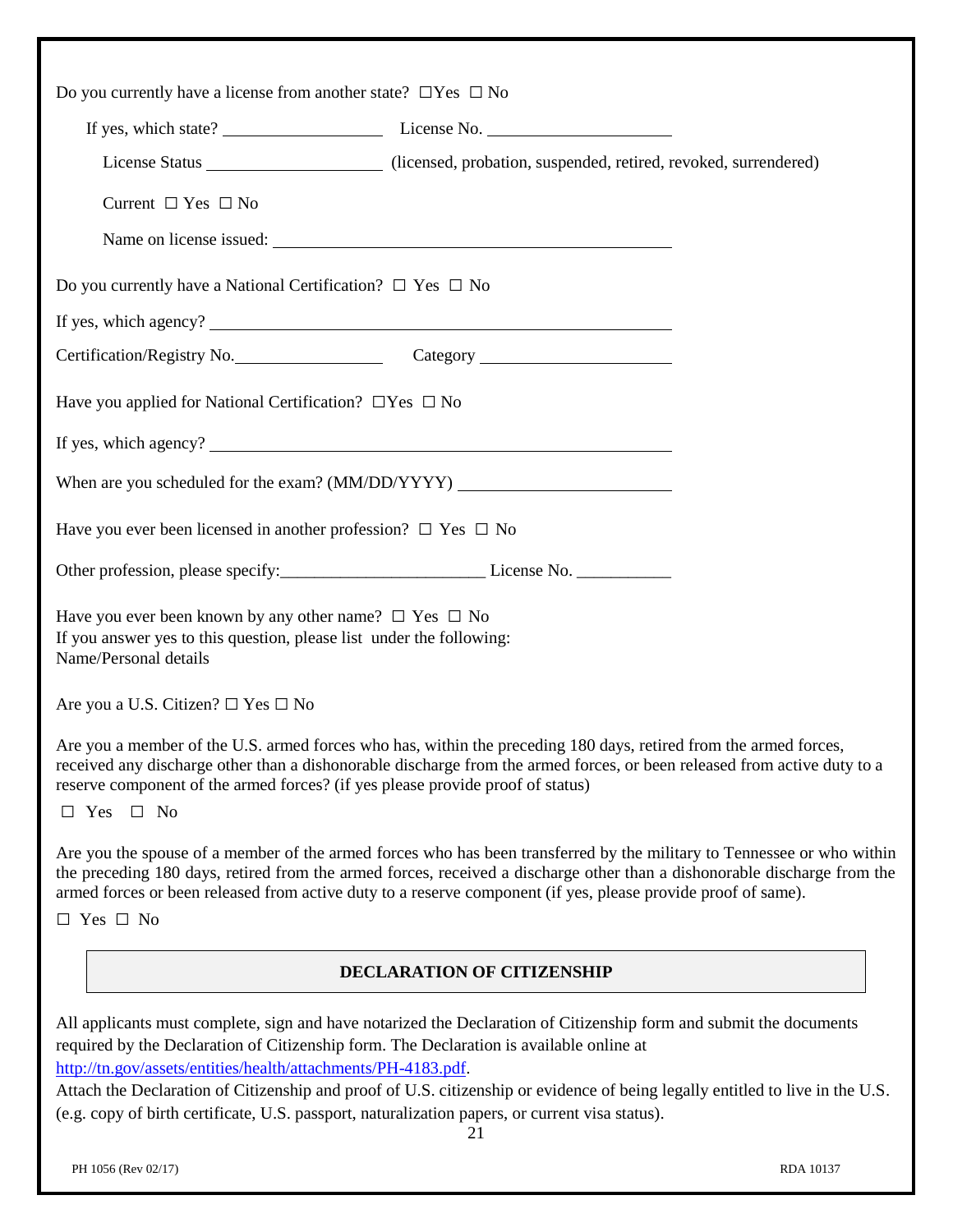### **EMPLOYMENT INFORMATION (LIST MOST RECENT FIRST)**

| Employer with Address/City/State            | Job Title                          | Hours Per Week |
|---------------------------------------------|------------------------------------|----------------|
|                                             |                                    |                |
|                                             | Dates of Employment (MM/DD/YYYY)   |                |
|                                             | $From \_ to \_ to \_$              |                |
| Name of Supervisor and Supervisor Title     | List Depart.(s) of your employment |                |
|                                             |                                    |                |
| Description of duties and responsibilities: |                                    |                |
|                                             |                                    |                |
|                                             |                                    |                |
|                                             |                                    |                |
| Employer with Address/City/State            | Job Title                          | Hours Per Week |
|                                             |                                    |                |
|                                             | Dates of Employment (MM/DD/YYYY)   |                |
|                                             |                                    |                |
|                                             |                                    |                |
| Name of Supervisor and Title                | List Depart.(s) of your employment |                |
|                                             |                                    |                |
| Description of duties and responsibilities: |                                    |                |
|                                             |                                    |                |
|                                             |                                    |                |
|                                             |                                    |                |
| Employer with Address/City/State            | Job Title                          | Hours Per Week |
|                                             |                                    |                |
|                                             | Dates of Employment (MM/DD/YYYY)   |                |
|                                             | $From \_\_\_\_ to \_\_\_\_$        |                |
| Name of Supervisor and Title                | List Depart.(s) of your employment |                |
|                                             |                                    |                |
|                                             |                                    |                |
| Description of duties and responsibilities: |                                    |                |
|                                             |                                    |                |
|                                             |                                    |                |
|                                             |                                    |                |
| 22                                          |                                    |                |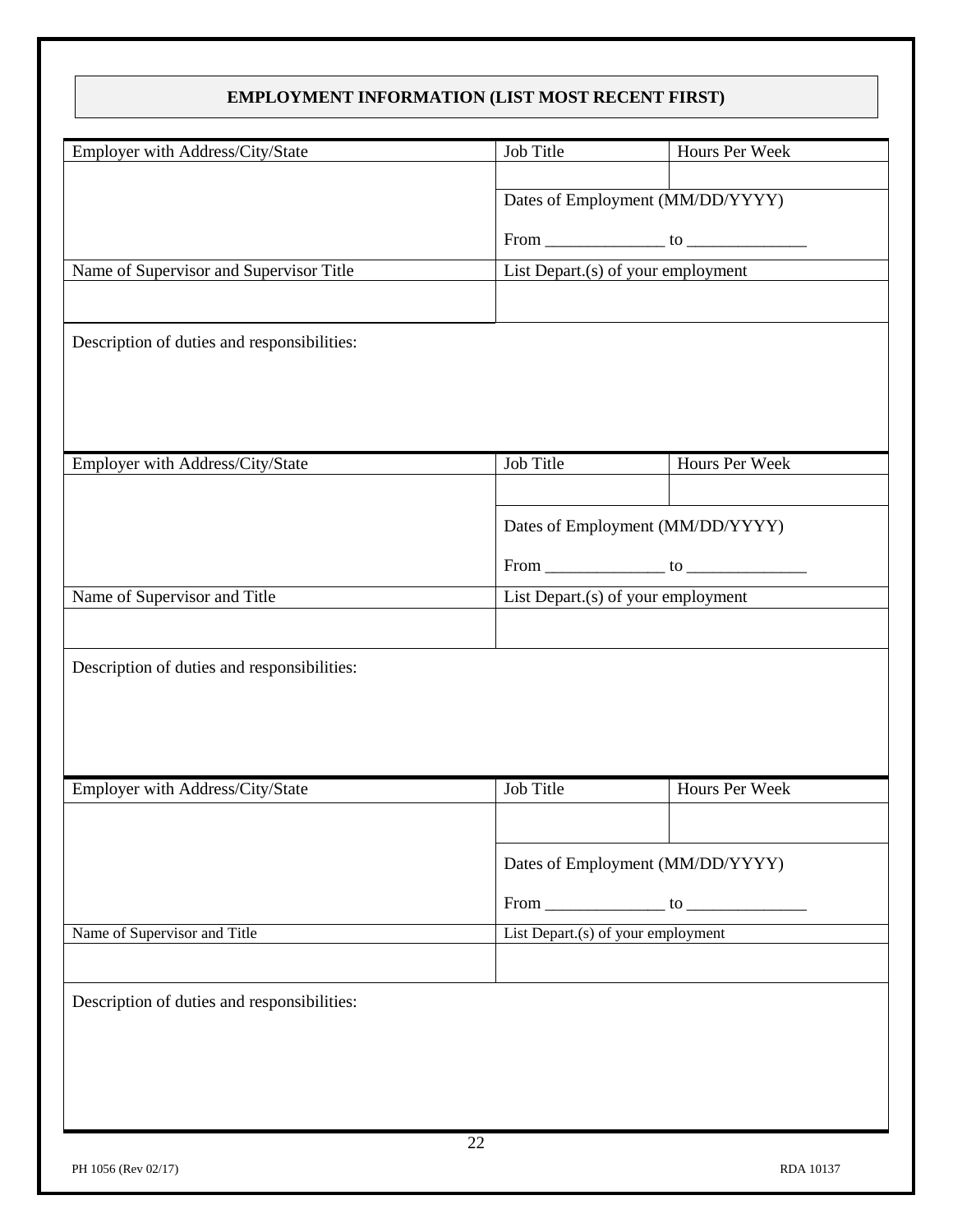#### **COMPETENCY INFORMATION**

**PLEASE ANSWER THE FOLLOWING QUESTIONS.** If you answer "yes" to any of the questions in this part, you must supplement your affirmative response with a thorough explanation on a separate page.

#### **IN SUPPORT OF YOUR EXPLANATION, THE FINAL DOCUMENTS OR ORDERS FROM THE ISSUING STATES, COURTS, AND/OR AGENCIES MUST BE SUBMITTED WITH THIS APPLICATION.**

Additional information may be requested and/or required before a licensure decision may be made.

For the purposes of these questions, the following phrases or words have the following meanings:

1. "**Ability to practice your profession**" is to be construed to include all of the following:

a. The cognitive capacity to make appropriate clinical diagnoses, exercise reasoned medical judgments, to learn, and keep abreast of medical developments;

b. The ability to communicate those judgments and medical information to patients and other health care providers, with or without the use of aids or devices, such as voice amplifiers; and

c. The physical capability to perform professional tasks and procedures required of your profession, with or without the use of aids or devices, such as corrective lenses or hearing aids.

2. "**Medical Condition**" includes physiological, mental or psychological conditions including, but not limited to: orthopedic, visual, speech and/or hearing impairments, emotional or mental illness, specific learning disabilities, drug addiction, and alcoholism.

3."**Minor Traffic Offense**" generally means moving and non-moving violations punishable by fines only and does not include offenses such as driving under the influence or while intoxicated or reckless driving.

4.**"Currently"** does not mean on the day of, or even in the weeks or months preceding the completion of this application. Rather, it means recently enough so that the use of drugs or alcohol may have an ongoing impact on one's functioning as a licensee, or within the past two (2) years.

5.**"Illegal use of illicit or controlled substances"** means the use of substances obtained illegally (e.g. heroin, or cocaine) as well as the use of controlled substances that are not obtained pursuant to a valid prescription or not taken in accordance with the directions of a licensed health care practitioner.

#### **QUESTIONS:**

- **YES NO** 1. Do you currently have any physical or psychological limitations or impairments caused by an existing medical condition which are reduced or ameliorated by ongoing treatment or monitoring, or field of practice, the setting or the manner in which you have chosen to practice?
- 2. Do you currently use any chemical substances which in any way impair or limit your ability to practice your profession with reasonable skill and safety?

*(If you receive such ongoing treatment or participating in such a monitoring program, the Board will make an individual assessment of the nature, the severity and the duration of the risks associated with an ongoing medical condition to determine whether an unrestricted license should be issued, conditions should be imposed, or you are not eligible for licensure).*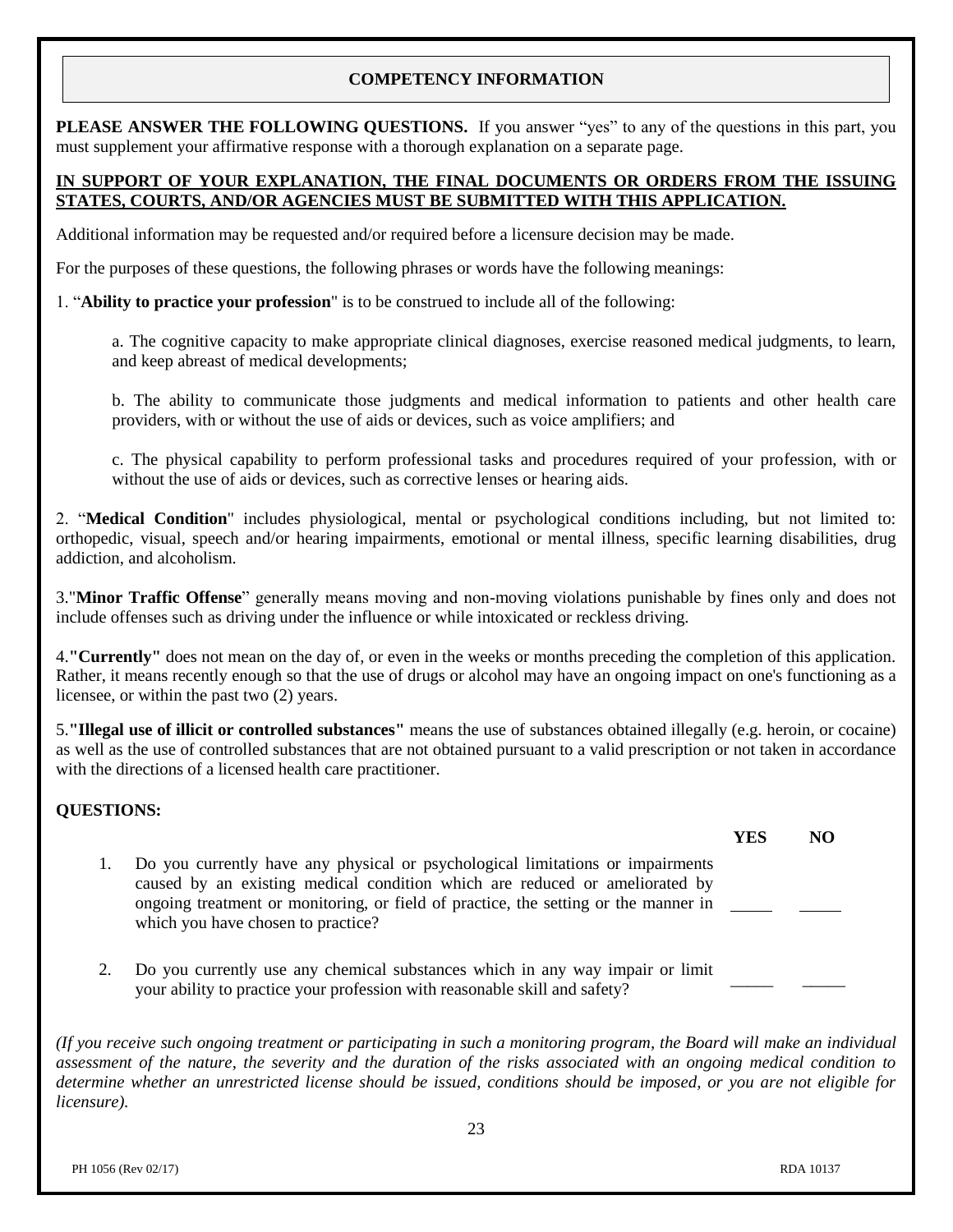| 3.          | At any time within the past two years, have you engaged in the illegal or illicit use<br>of controlled substances?                                                                                                                                                                                         |  |
|-------------|------------------------------------------------------------------------------------------------------------------------------------------------------------------------------------------------------------------------------------------------------------------------------------------------------------|--|
| 4.          | Are you currently participating in a supervised rehabilitation program or                                                                                                                                                                                                                                  |  |
|             | professional assistance program that monitors you to assure that you do not<br>consume alcohol and/or do not engage in the illegal use of illicit or controlled<br>substances?                                                                                                                             |  |
| 5.          | Have you ever been diagnosed as having or have you ever been treated for<br>pedophilia, exhibitionism, voyeurism or other diagnosis of a predatory nature?                                                                                                                                                 |  |
| 6.          | Have you ever held or applied for a license, privilege, registration or certificate to<br>practice in the medical laboratory field in any state, country, or province, that has<br>been or was ever denied, curtailed, or voluntarily surrendered under threat of<br>investigation or disciplinary action? |  |
| 7.          | Have you ever had staff privileges at any hospital or health care facility that were<br>revoked, suspended, curtailed, restricted, limited, otherwise disciplined or<br>voluntarily surrendered under threat of restriction or disciplinary action?                                                        |  |
| 8.          | Have you ever applied for and been denied a state or federal controlled substance<br>certificate that was ever denied, revoked, suspended, restricted, voluntarily<br>surrendered or otherwise disciplined or surrendered under threat of restriction or<br>disciplinary action?                           |  |
| 9.          | Have you ever been convicted (including a nolo contendere plea or guilty plea) of<br>a felony or a misdemeanor (other than a minor traffic offense) whether or not<br>sentence was imposed or suspended?                                                                                                   |  |
| 10.         | Have you ever been rejected or censured by a professional association or society?                                                                                                                                                                                                                          |  |
| 11.         | In relation to the performance of your professional services in any profession:                                                                                                                                                                                                                            |  |
| a           | Have you ever had a final judgement rendered against you in relation to the<br>performance of your professional services in any profession?                                                                                                                                                                |  |
| $\mathbf b$ | Have you ever entered into any settlement of any legal action in relation to the<br>performance of your professional services in any profession?                                                                                                                                                           |  |
| $\mathbf c$ | Are there any legal actions pending against you or to which you are a party in<br>relation to the performance of your professional services in any profession?                                                                                                                                             |  |
| 12.         | If you have ever held a license, registration, privilege or certificate in any<br>profession that has ever been reprimanded, suspended, restricted, revoked or<br>otherwise disciplined, curtailed or voluntarily surrendered under threat of<br>investigation or disciplinary act?                        |  |
| 13.         | My name has been placed on the registry of persons who have abused, neglected or<br>misappropriated the property of vulnerable individuals (Tennessee abuse registry<br>or an abuse registry in another state) in relation to the performance of your<br>professional services in any profession.<br>24    |  |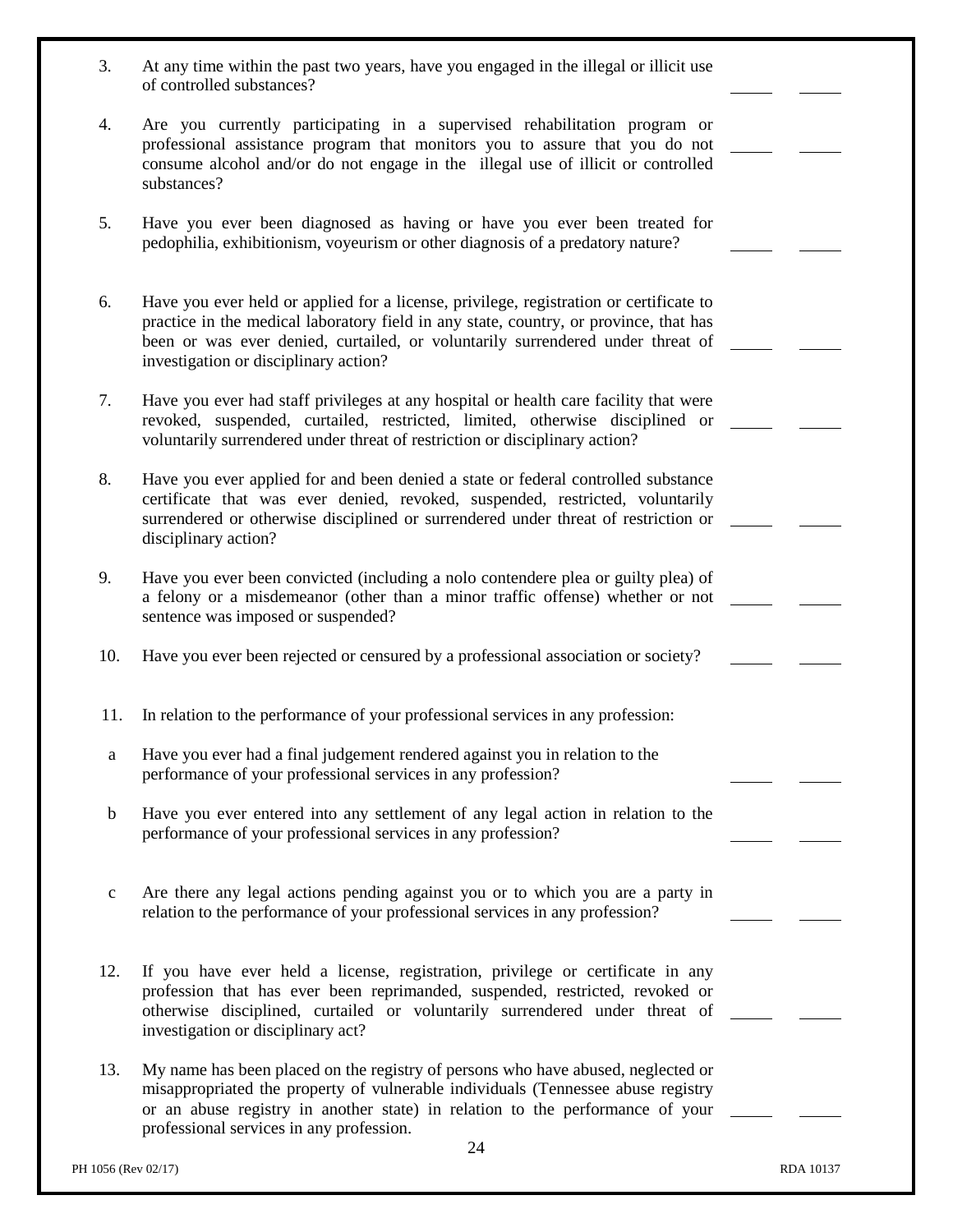#### **APPLICANT: COMPLETE THE FOLLOWING AFFIDAVIT**

#### AFFIDAVIT OF APPLICANT APPLICANT'S CONSENT AND RELEASE

In applying for licensure in the State of Tennessee, I HEREBY:

SIGNIFY my willingness to appear to answer such questions as the Board may find necessary and which may include a full Board interview.

 RELEASE to the Board, its staff, and their representatives, any and all documentation necessary now and in the future to establish my physical and mental capabilities to safely practice as a medical laboratory professional.

AUTHORIZE the Board, its staff and their representatives to consult with my prior and current associates and others who may have information bearing on my professional competence, character, health status, ethical qualifications, ability to work cooperatively with others and other qualifications.

RELEASE from liability the Board, its staff and all their representatives and any and all organizations which provide information for their acts performed and statements made in good faith and without malice concerning my competence, ethics, character, other qualifications for licensure.

ACKNOWLEDGE that I, as an applicant for licensure, have the burden of producing adequate information for a proper evaluation of my professional, ethical, and other qualifications, and for resolving any doubts about such qualifications.

 AUTHORIZE release, use and disclosure of otherwise HIPPA protected health information to the limited extent necessary for my application to receive full consideration up to and including discussion in a public forum should that become necessary.

THIS CERTIFIES THAT THE INFORMATION SUBMITTED IN THIS APPLICATION IS TRUE AND COMPLETE TO THE BEST OF MY KNOWLEDGE AND BELIEF.

SIGNATURE DATE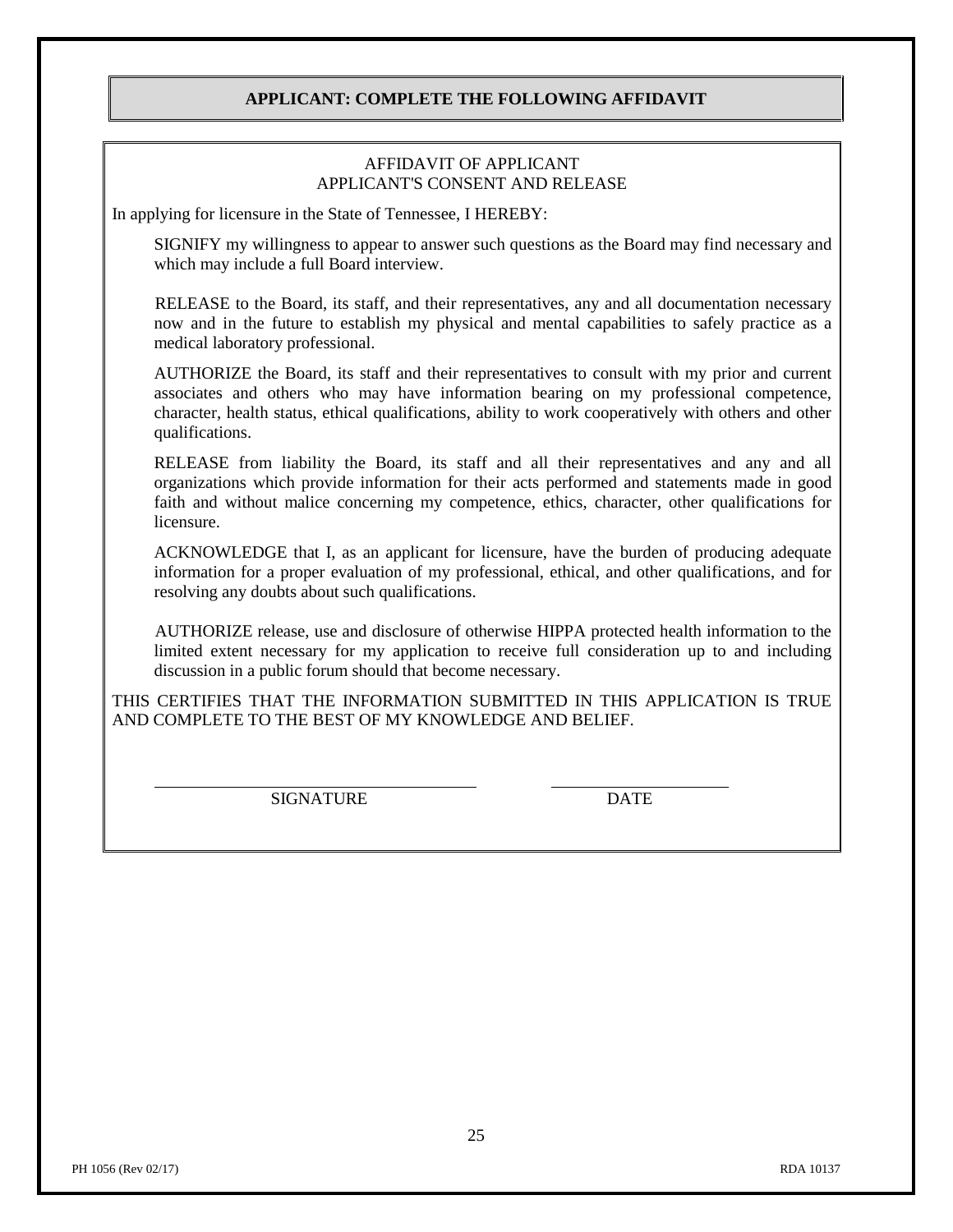**ATTACHMENT 1**



#### **STATE OF TENNESSEE DEPARTMENT OF HEALTH DIVISION OF HEALTH RELATED BOARDS METRO CENTER COMPLEX 665 MAINSTREAM DR. 2ND FL NASHVILLE, TENNESSEE 37243**

#### **TENNESSEE MEDICAL LABORATORY BOARD CLEARANCE FROM OTHER STATE LICENSURE BOARDS**

**APPLICANT:** *Please provide the information requested in the top box (see below), and then mail one (1) form to the licensure board in EACH state where you hold OR HAVE EVER HELD a license to practice any profession. (Copies of this form may be used.) NOTE: Some states require a fee for providing clearance information. To expedite your application, you may wish to contact the applicable state(s).* 

|                                                                                                                                                                                                                                               | was granted a license to practice with license |              |                                          |  |  |
|-----------------------------------------------------------------------------------------------------------------------------------------------------------------------------------------------------------------------------------------------|------------------------------------------------|--------------|------------------------------------------|--|--|
| (Name of Applicant)                                                                                                                                                                                                                           |                                                | (Profession) |                                          |  |  |
|                                                                                                                                                                                                                                               |                                                |              |                                          |  |  |
| (Date)                                                                                                                                                                                                                                        |                                                |              |                                          |  |  |
| Laboratory Board of Tennessee requests that I submit evidence of the current status of that license in your<br>state. You are hereby authorized to release any information in your files, favorable or otherwise, directly<br>$\mathsf{to}$ : |                                                |              |                                          |  |  |
|                                                                                                                                                                                                                                               | <b>State of Tennessee</b>                      |              |                                          |  |  |
|                                                                                                                                                                                                                                               | <b>Medical Laboratory Board</b>                |              |                                          |  |  |
|                                                                                                                                                                                                                                               | <b>Metro Center Complex</b>                    |              |                                          |  |  |
|                                                                                                                                                                                                                                               | 665 Mainstream Dr. 2 <sup>ND</sup> FL          |              |                                          |  |  |
|                                                                                                                                                                                                                                               | Nashville, TN 37243                            |              |                                          |  |  |
| Date: $\frac{\qquad \qquad }{\qquad \qquad }$                                                                                                                                                                                                 |                                                |              |                                          |  |  |
|                                                                                                                                                                                                                                               | <b>Applicant's Signature</b>                   |              |                                          |  |  |
|                                                                                                                                                                                                                                               |                                                |              |                                          |  |  |
|                                                                                                                                                                                                                                               |                                                |              | Applicant's typed or printed name        |  |  |
|                                                                                                                                                                                                                                               |                                                |              |                                          |  |  |
| ADMINISTRATIVE OFFICE OF STATE LICENSURE BOARD, PLEASE COMPLETE:                                                                                                                                                                              |                                                |              |                                          |  |  |
|                                                                                                                                                                                                                                               |                                                |              |                                          |  |  |
| License Number Profession Date Issued                                                                                                                                                                                                         |                                                |              |                                          |  |  |
|                                                                                                                                                                                                                                               |                                                |              |                                          |  |  |
| Basis of issuance: <u>Communications</u> Endorsement/Reciprocity with                                                                                                                                                                         |                                                |              |                                          |  |  |
| (Check One)                                                                                                                                                                                                                                   |                                                |              | (State)                                  |  |  |
| Written Examination                                                                                                                                                                                                                           |                                                |              | (Name of Exam)                           |  |  |
| The license is currently active and registered?                                                                                                                                                                                               |                                                |              |                                          |  |  |
|                                                                                                                                                                                                                                               | yes no                                         |              |                                          |  |  |
| Is there any derogatory information on file?                                                                                                                                                                                                  |                                                |              | If yes, an explanation must be attached. |  |  |
|                                                                                                                                                                                                                                               | yes                                            | no           |                                          |  |  |
| <b>Authorized Signature</b>                                                                                                                                                                                                                   | Title                                          |              | Date                                     |  |  |
|                                                                                                                                                                                                                                               |                                                |              |                                          |  |  |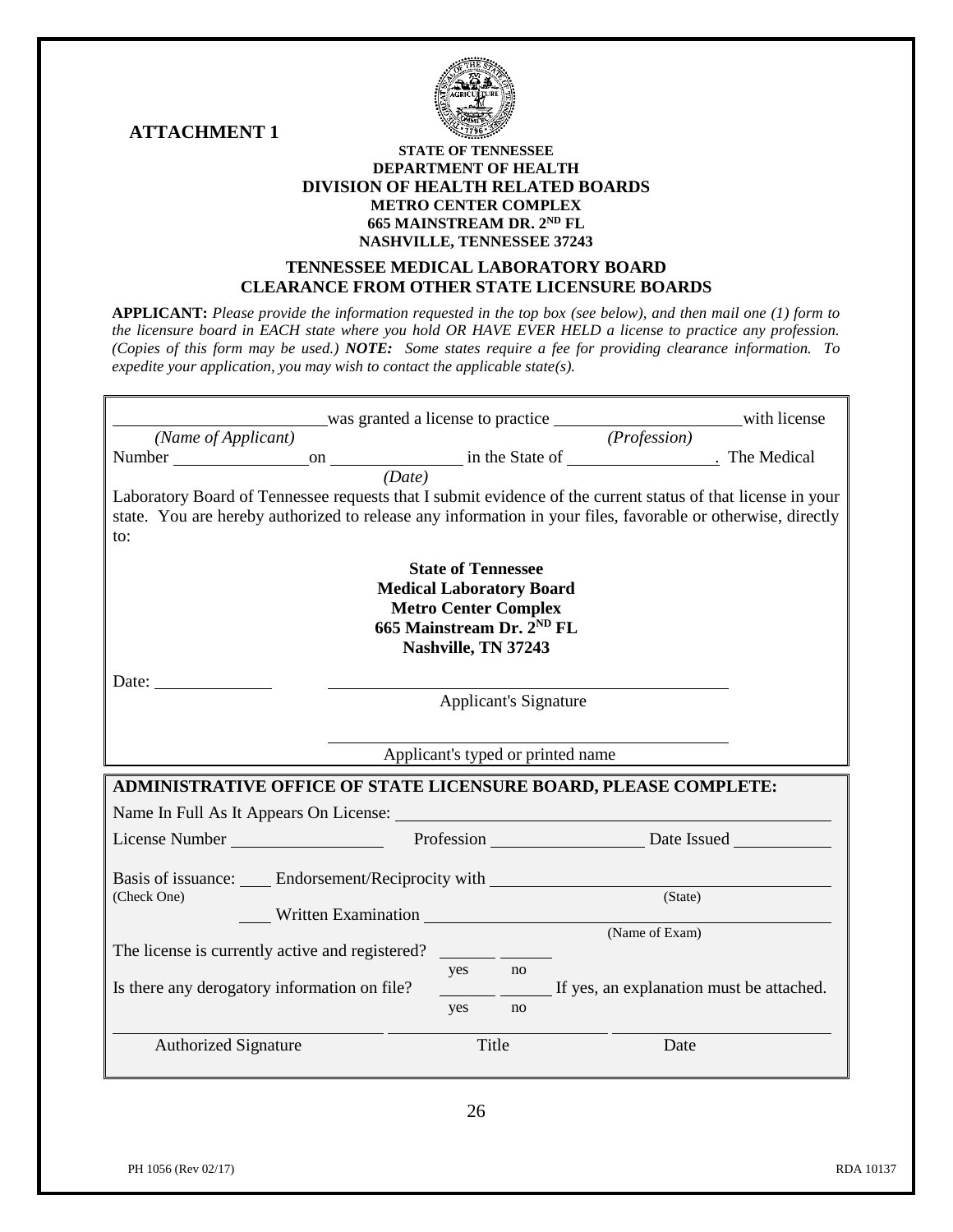#### **ATTACHMENT 2**



#### **STATE OF TENNESSEE DEPARTMENT OF HEALTH DIVISION OF HEALTH RELATED BOARDS METRO CENTER COMPLEX 665 MAINSTREAM DR. 2 ND FL NASHVILLE, TENNESSEE 37243**

### **MEDICAL LABORATORY BOARD 1-800-778-4123 EXT. 5325128 OR (615) 532-5128**

### **APPLICANT: Complete this attachment: MAIL THIS FORM TO YOUR LABORATORY TRAINING PROGRAM DIRECTOR.**

| <b>FULL NAME:</b><br>(Last)                                                                                | (First) | (Middle)                                                                     | (Maiden) |
|------------------------------------------------------------------------------------------------------------|---------|------------------------------------------------------------------------------|----------|
| ADDRESS:                                                                                                   |         |                                                                              |          |
|                                                                                                            |         |                                                                              |          |
|                                                                                                            |         |                                                                              |          |
|                                                                                                            |         |                                                                              |          |
|                                                                                                            |         |                                                                              |          |
| Name of Program Director:<br><b>Official Name and Address</b><br>Of Training Institution:<br>Phone number: |         | ) <u>_________________________</u>                                           |          |
|                                                                                                            |         | Was this program accredited at the time this student was in training? YES NO |          |
|                                                                                                            |         | Name of accrediting agency.                                                  |          |
| <b>Signature of Program Director</b>                                                                       |         | Date                                                                         |          |
|                                                                                                            |         |                                                                              |          |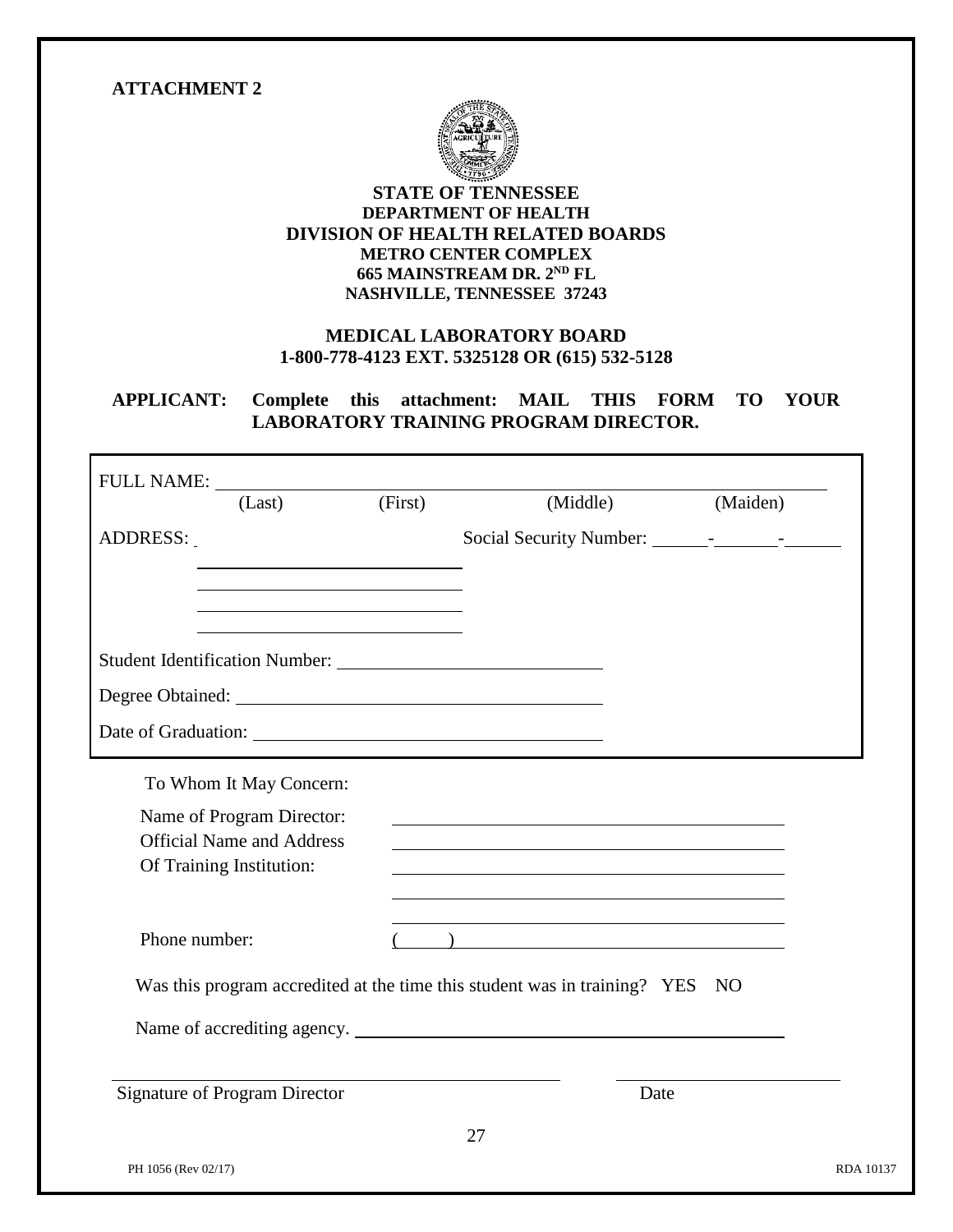

#### **TO WHOM IT MAY CONCERN:**

I am applying for a license to practice as a Medical Laboratory Professional in the State of Tennessee.

**Please forward an original transcript bearing the institution's official seal to:**

**State of Tennessee Medical Laboratory Board Metro Center Complex 665 Mainstream Dr. Nashville, TN 37243**

Applicant's Signature Date